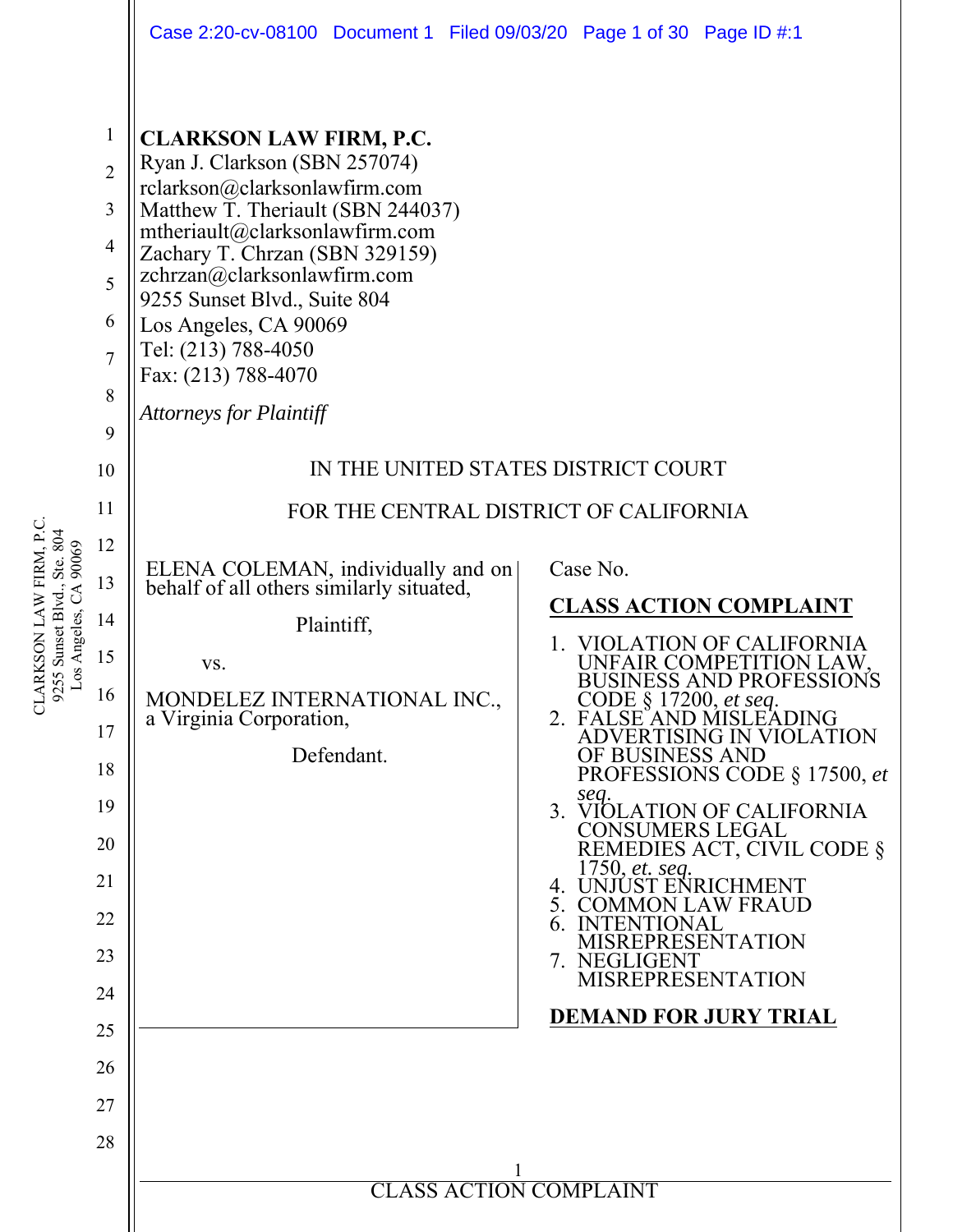### **INTRODUCTION**

1. Defendant manufactures one of the most popular theater box candy products in the world. To increase profits at the expense of consumers and fair competition, Defendant pioneered a scheme to deceptively sell all flavors, varieties, and sizes of Swedish Fish sold in opaque containers (the "Products") in oversized, boxes that do not reasonably inform consumers that they are more than half empty. Defendant's "slack-fill" scam dupes unsuspecting consumers across America to pay premium prices for empty space. In one version of the Products, the opaque box measures to a vertical height of approximately 15.4 cm, while the product inside only measures to a vertical height of approximately 6.5 cm. Below is a true and correct image of the Products, evidencing the deception. The black line represents the actual fill line, below which is product, and above which is nonfunctional empty





CLARKSON LAW FIRM, P.C. CLARKSON LAW FIRM, P.C. 9255 Sunset Blvd., Ste. 804 9255 Sunset Blvd., Ste. 804 12 Los Angeles, CA 90069 Los Angeles, CA 90069 13 14 15 16

1

2

3

4

5

6

7

8

9

10

11

17

18

19

20

21

22

23

24

25

26

27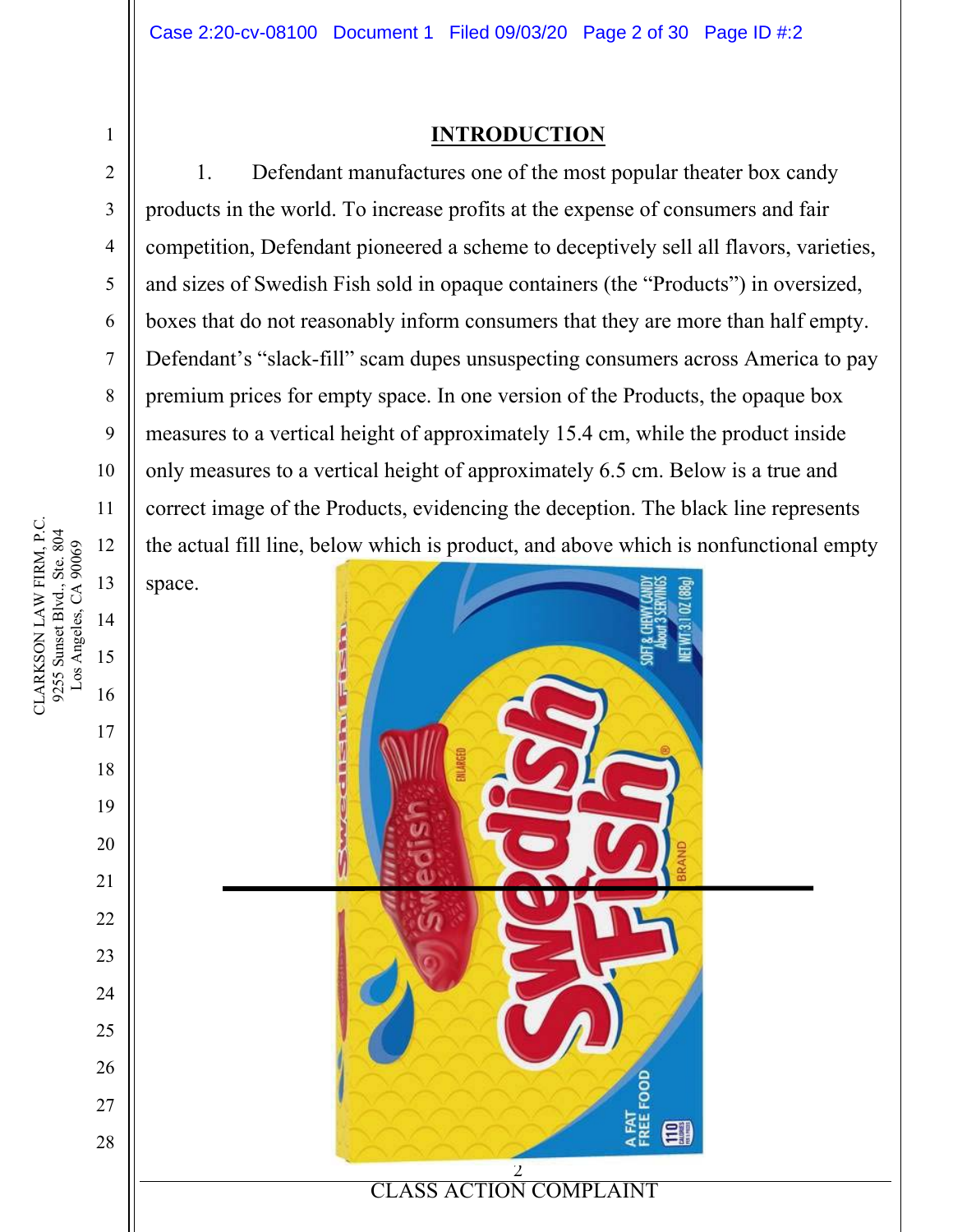2. While other similar lawsuits against Defendant's competitors have all but curbed this unfair business practice, Defendant remains one of the last holdouts, ignoring the industry trend towards transparency in the hopes of obtaining an unfair competitive advantage in the marketplace. This class action aims to remedy Defendant's unfair business practice by forcing it to follow the industry trend toward greater transparency and eliminating consumer deception.

3. Defendant markets the Products in a systematically misleading manner by representing it as adequately filled when, in fact, it contains an unlawful amount of empty space or "slack-fill." Defendant underfills the Products for no lawful reason. The front of the Products' packaging does not include any information that would reasonably apprise Plaintiff of the quantity of candy relative to the size of the box, such as a fill line or an actual size depiction accompanied by the words "actual size" and numerical piece count. Defendant does this to save money (by not filling the boxes) and to deceive consumers into purchasing the Products over its competitors' products. Defendant's slack-fill scheme not only harms consumers, the scheme also harms Defendant's competitors who have implemented labeling changes designed to alert consumers to the true amount of product in each box. Accordingly, Defendant has violated the California Consumers Legal Remedies Act, particularly California Civil Code sections 1770(a)(2), 1770(a)(4), 1770(a)(5), 1770(a)(9), and 1770(a)(16). As such, Defendant has committed *per se* violations of Business & Professions Code section 17200, *et seq*. and Business & Professions Code section 17500, *et seq*. and Civil Code section 1750, *et seq*.

4. Plaintiff and consumers have accordingly suffered injury in fact caused by the false, fraudulent, unfair, deceptive, unlawful, and misleading practices set forth herein, and seek injunctive relief, as well as, *inter alia*, compensatory damages, statutory damages, restitutionary damages, and attorneys' fees.

27 ///

///

28

CLARKSON LAW FIRM, P.C. CLARKSON LAW FIRM, P.C. 9255 Sunset Blvd., Ste. 804 9255 Sunset Blvd., Ste. 804<br>Los Angeles, CA 90069 12 Los Angeles, CA 90069 13 14 15 16

1

2

3

4

5

6

7

8

9

10

11

17

18

19

20

21

22

23

24

25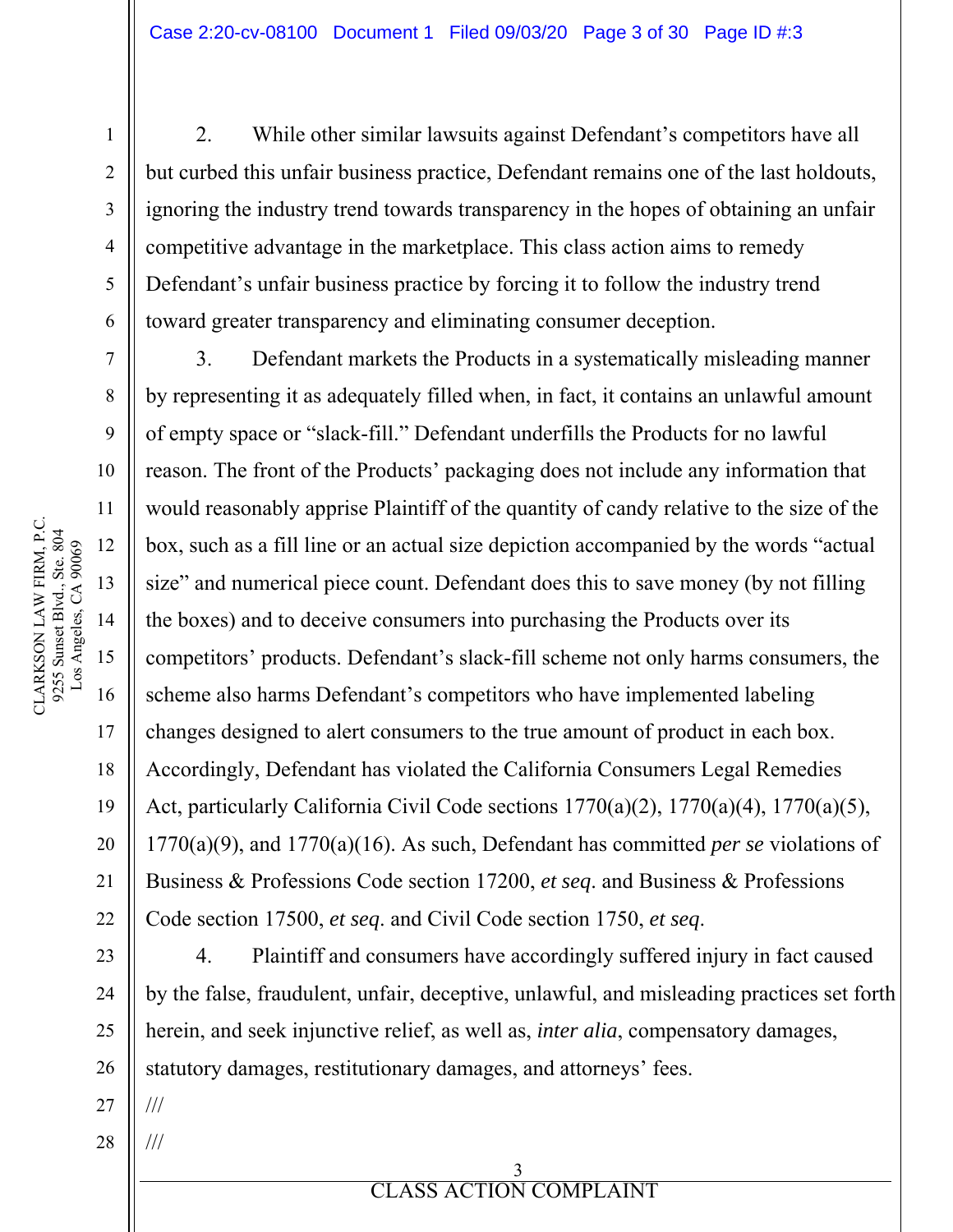### **DEFENDANT'S COMPETITORS HAVE REMEDIED SLACK-FILL VIOLATIONS BUT DEFENDANT REFUSES**

5. Defendant's major competitors have modified their labeling, and/or packaging, and/or manufacturing processes to dispel consumer deception and confusion.

6. Tootsie Roll Industries, Inc. modified its labeling of Junior Mints® and Sugar Babies® to dispel consumer deception and confusion by adding to the front label an actual size depiction, accompanied by the words "actual size" and a piece count.

7. Taste of Nature, Inc. modified its labeling and manufacturing processes of Cookie Dough Bites®, Chocolate Chip Cookie Dough Bites®, Fudge Brownie Cookie Dough Bites®, Santa's Village Chocolate Chip Cookie Dough Bites®, Cookies N' Cream Cookie Dough Bites®, Cinnamon Bun Bites®, Red Velvet Cupcake Bites®, Moon Pie Bites®, Strawberry Dream Bites®, Birthday Cake Cookie Dough Bites®, Peanut Butter Cookie Dough Bites®, Muddy Bears®, Shari Candies Cherry Sour Balls®, Despicable Me 2 Sour Gummies®, Sqwigglies®, and Hello Kitty Treats® to dispel consumer deception and confusion by agreeing to include an actual size depiction, accompanied by the words "actual size," and/or increase its fill levels.

8. Just Born, Inc. modified its labeling of Hot Tamales® and Mike and Ike® to dispel consumer deception and confusion by agreeing to add a fill level line and/or an actual size depiction to help dispel consumer deception and confusion.

9. Ferrara Candy Company, agreed to modify its manufacturing processes of Jujyfruits®, Jujubes®, Now & Later®, Lemonhead®, Applehead®, Cherryhead®, Grapehead®, RedHots®, Trolli®, Chuckles®, Black Forest®, Jawbuster®, Jawbreaker®, Brach's®, Boston Baked Beans®, Super Bubble®, Rainblo®, and Atomic Fireball to dispel consumer deception and confusion by increasing the fill levels of those products.

> 4 CLASS ACTION COMPLAINT

**ELASS ACTION** 

1

2

3

4

5

6

7

8

9

10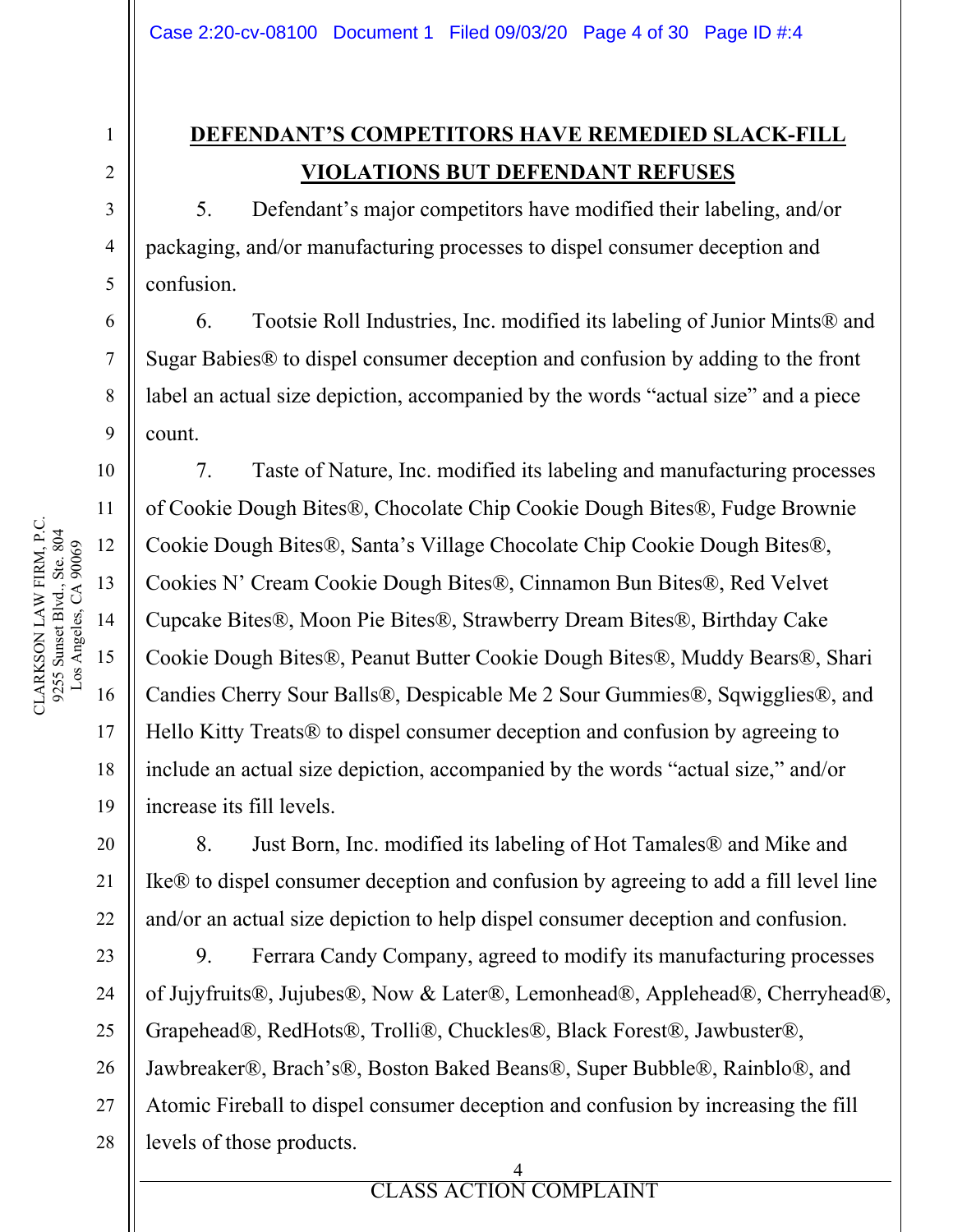10. Rather than following the industry trend and ceasing its false, fraudulent, unfair, deceptive, unlawful, and misleading business practice, Defendant continues to prioritize its own bottom line over consumer protection and deceive consumers as to the amount of candy contained in the Products.

### **COURTS AROUND THE COUNTRY FIND SLACK-FILL VIOLATIONS MERITORIOUS AND APPROPRIATE FOR CLASS TREATMENT**

11. Several state and federal courts have found that cases involving nearly identical claims are meritorious and appropriate for class treatment. *See Iglesias v. Ferrara Candy Co.*, Case No. 3:17-cv-00849-VC (N.D. Cal.) (defendant's FRCP 12(b)(6) motion to dismiss slack-filled Jujyfruits® and Lemonhead® candy box claims denied and nationwide settlement class certified); *Tsuchiyama v. Taste of Nature, Inc*., Case No. BC651252 (L.A.S.C.) (defendant's motion for judgment on the pleadings involving slack-filled Cookie Dough Bites® candy box claims denied and nationwide settlement subsequently certified through Missouri court); *Gordon v. Tootsie Roll Industries, Inc*., Case No. 2:17-cv-02664-DSF-MRW (C.D. Cal.) (defendant's FRCP 12(b)(6) motion to dismiss slack-filled Junior Mints® and Sugar Babies® candy box claims denied); *Escobar v. Just Born, Inc.*, Case No. 2:17-cv-01826-BRO-PJW (C.D. Cal.) (defendant's FRCP 12(b)(6) motion to dismiss slackfilled Mike N' Ike® and Hot Tamales® candy box claims denied and California class action certified); *Thomas v. Nestle USA, Inc.*, Cal. Sup. Case No. BC649863 (April 29, 2020) (certifying as a class action slack-fill claims brought under California consumer protection laws).

### **PARTIES**

12. Plaintiff Elena Coleman is an individual residing in Los Angeles, California. Plaintiff purchased the Products in 2019 at a Ralph's in Los Angeles. In making her purchase, Plaintiff relied upon the opaque packaging, including the size of the box and product label, which was prepared and approved by Defendant and its agents and disseminated statewide and nationwide, as well as designed to encourage

1

2

3

4

5

6

7

8

9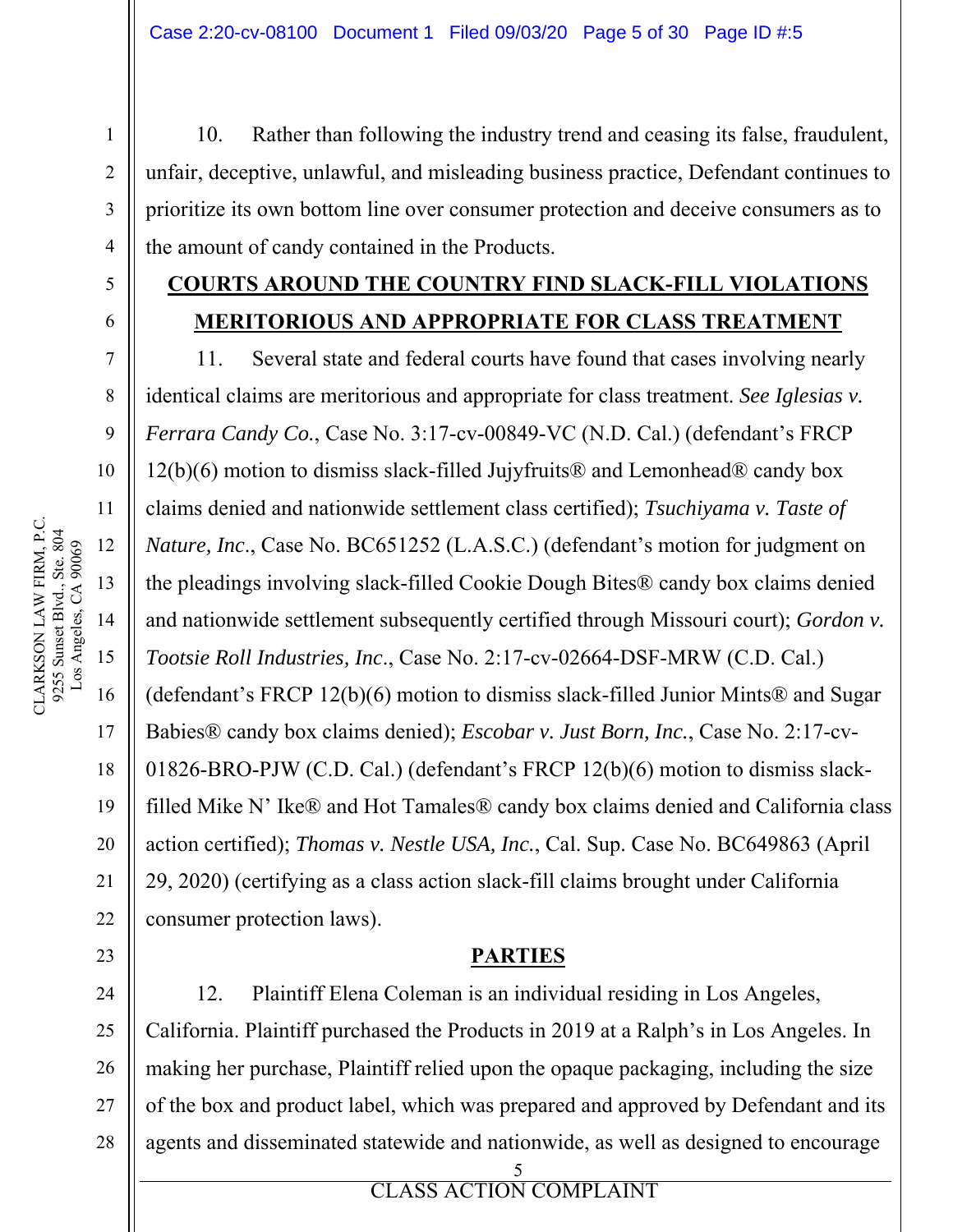consumers like Plaintiff to purchase the Products. Plaintiff understood the size of the box and product label to indicate the amount of candy contained therein was commensurate with the size of the box, and she would not have purchased the Products, or would not have paid a price premium for the Products, had she known that the size of the boxes and product labels were false and misleading. If the Products' packaging and labels were not misleading, then Plaintiff would purchase the Products in the future.

13. Mondelez International Inc. is a Virginia corporation headquartered in Illinois. Defendant maintains its principal place of business at 3 Parkway North, Suite 300, Deerfield, Illinois 60015. Defendant directly and through its agents, has substantial contacts with and receives substantial benefits and income from and through the State of California. Defendant is the owner, manufacturer, distributor, advertiser, and seller of the Products, and is the company that created and/or authorized the false, misleading, and deceptive advertisements and/or packaging and labeling for the Products.

14. In committing the wrongful acts alleged herein, Defendant planned and participated in and furthered a common scheme by means of false, misleading, deceptive, and fraudulent representations to induce members of the public to purchase the Products. Defendant participated in the making of such representations in that it did disseminate or cause to be disseminated said misrepresentations.

15. Defendant, upon becoming involved with the manufacture, advertising, and sale of the Products, knew or should have known that its advertising of the Products' boxes, specifically by representing that they were full, was false, deceptive, and misleading. Defendant affirmatively misrepresented the amount of candy product contained in the Products' boxes in order to convince the public and consumers of the Products to purchase the Products, resulting in profits of millions of dollars or more to Defendant, all to the damage and detriment of the consuming public.

> 6 CLASS ACTION COMPLAINT

ERROR **CLASS** ACTION

1

2

3

4

5

6

7

8

9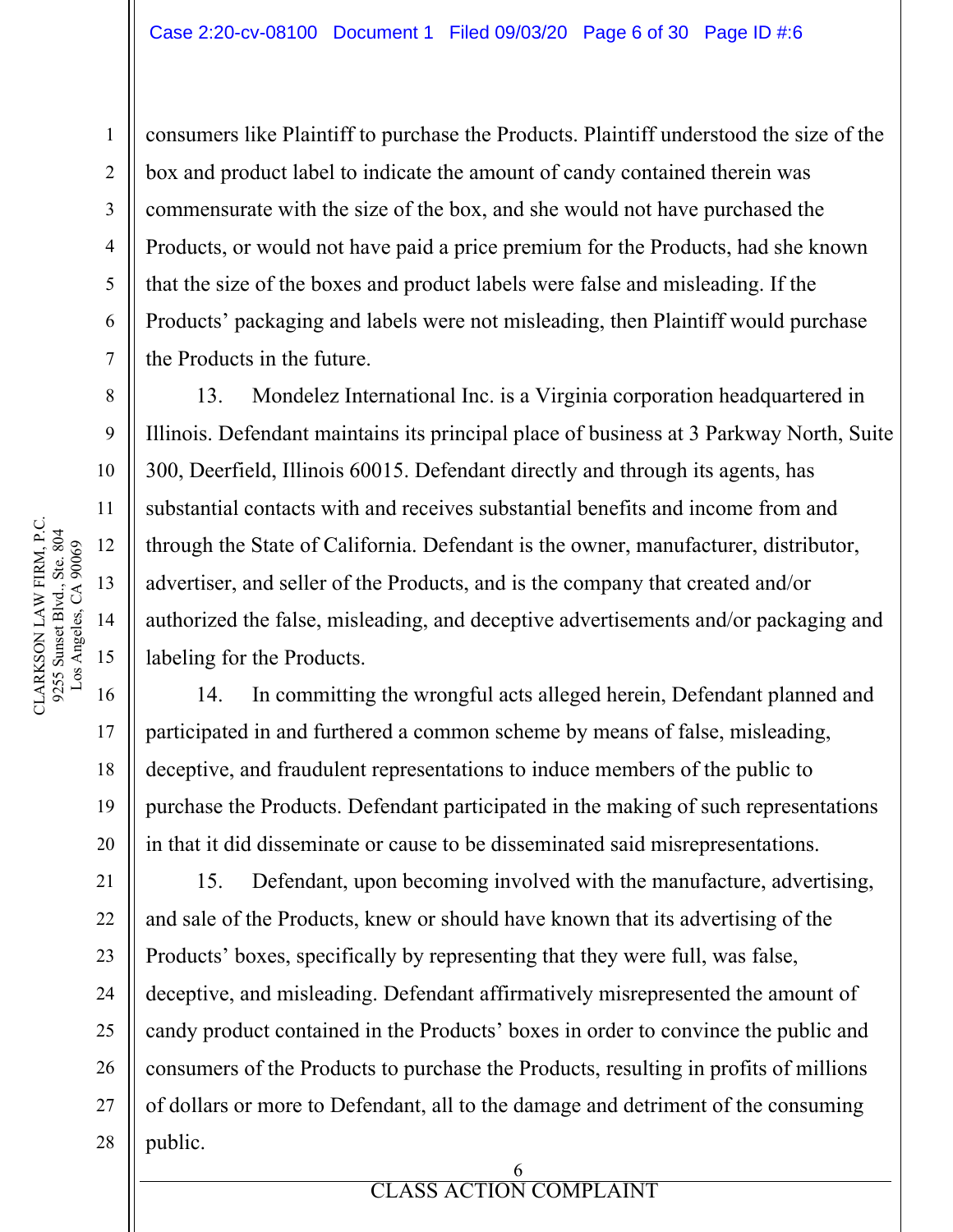16. Defendant has created and still perpetuates a falsehood that its candy boxes contain an amount of candy commensurate with the size of the box, though they actually contain nonfunctional, unlawful slack-fill. As a result, Defendant's consistent and uniform advertising claims about the Products are false, misleading, and/or likely to deceive in violation of California and federal advertising laws.

### **JURISDICTION AND VENUE**

17. This Court has subject matter jurisdiction of this action pursuant to the Class Action Fairness Act of 2005, 28 U.S.C. Section 1332, because: (i) there are 100 or more class members, (ii) there is an aggregate amount in controversy exceeding \$5,000,000, exclusive of interest and costs, and (iii) there is minimal diversity because at least one plaintiff and defendant are citizens of different states. This Court has supplemental jurisdiction over any state law claims pursuant to 28 U.S.C. Section 1367.

18. Pursuant to 28 U.S.C. Section 1391, this Court is the proper venue for this action because a substantial part of the events, omissions, and acts giving rise to the claims herein occurred in this District. Plaintiff is a citizen of California who resides in Los Angeles, California; Defendant made the challenged false representations to Plaintiff in this District; Plaintiff purchased the Product in this District; and Plaintiff consumed the Product within this District. Moreover, Defendant receives substantial compensation from sales in this District, and Defendant made numerous misrepresentations which had a substantial effect in this District, including but not limited to, labeling, packaging, Internet, and infomercial advertisements, among other advertising.

19. Defendant is subject to personal jurisdiction in California based upon sufficient minimum contacts which exist between Defendant and California. Defendant is authorized to do and is doing business in California.

27 ///

///

28

20

21

22

23

24

25

26

1

2

3

4

5

6

7

8

9

10

11

12

13

14

CLARKSON LAW FIRM, P.C.

CLARKSON LAW FIRM, P.C.

15

**ELASS ACTION** 7 CLASS ACTION COMPLAINT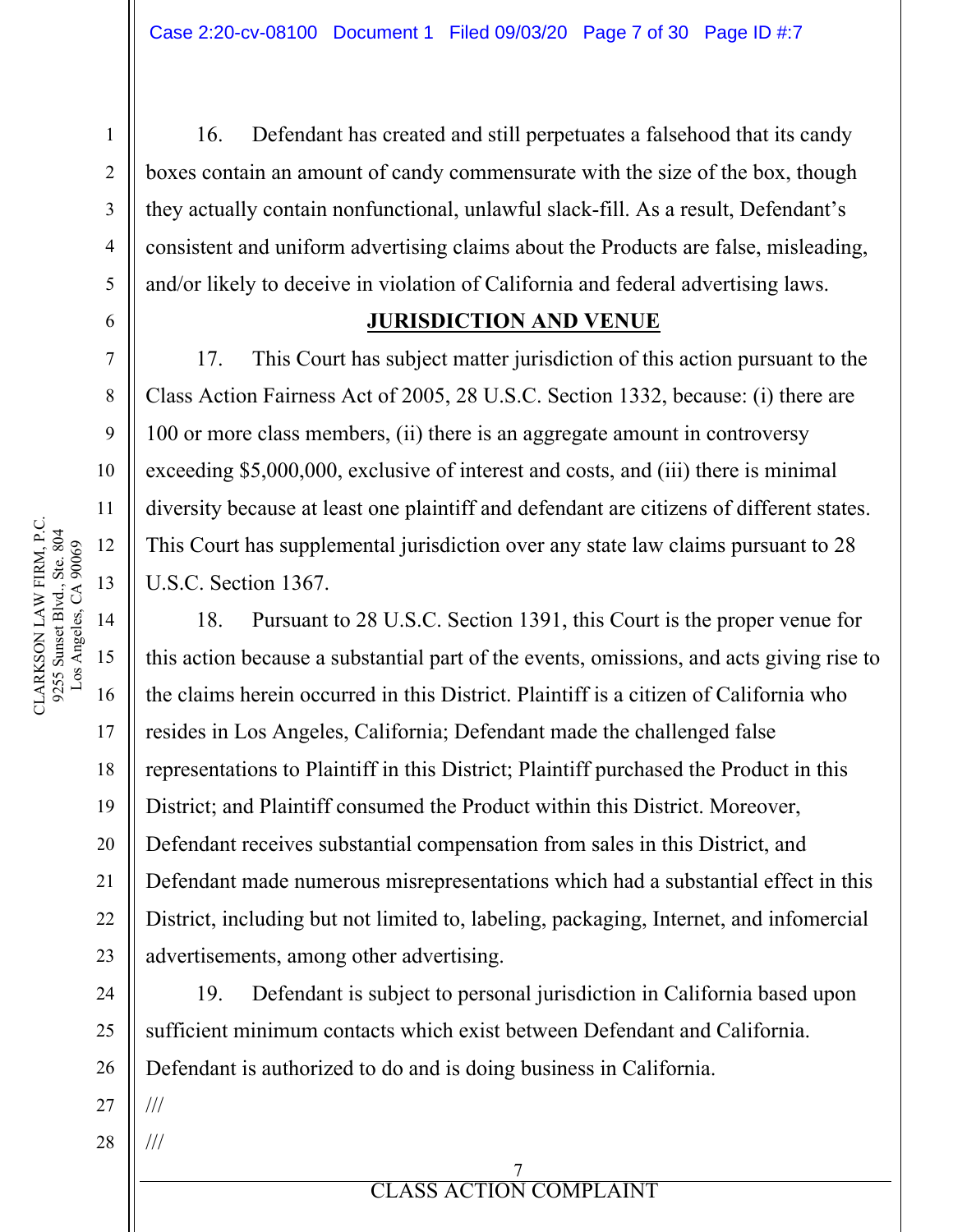### **FACTUAL BACKGROUND**

20. The amount of product inside any product packaging is material to any consumer seeking to purchase that product. The average consumer spends only 13 seconds deciding whether to make an in-store purchase, $<sup>1</sup>$  which decision is heavily</sup> dependent on a product's packaging, including the package dimensions. Research has demonstrated that packages that seem larger are more likely to be purchased.<sup>2</sup>

21. Accordingly, Defendant chose certain size boxes for its Products to convey to consumers that they are receiving a certain and substantial amount of candy commensurate with the size of each box. Such representations constitute an express warranty regarding the Products' content.

22. Slack-fill is the difference between the actual capacity of a container and the volume of product contained therein. Nonfunctional slack-fill is the empty space in a package that is filled to less than its capacity for illegitimate or unlawful reasons.

23. Defendant falsely represents the quantity of candy in each of the Products' opaque boxes through its packaging. The size of each box leads the reasonable consumer to believe he or she is purchasing a box full of candy product when, in reality, what he or she actually receives is about 58% less than what is represented by the size of the box.

24. Even if Plaintiff and other reasonable consumers of the Products had a reasonable opportunity to review, prior to the point of sale, other representations of quantity, such as net weight or serving disclosures, they did not and would not have reasonably understood or expected such representations to translate to a quantity of candy product meaningfully different from their expectation of a quantity of candy product commensurate with the size of the box.

26

27

**EXECUTE AND COMPLAINT** 

CLARKSON LAW FIRM, P.C. CLARKSON LAW FIRM, P.C. 9255 Sunset Blvd., Ste. 804 9255 Sunset Blvd., Ste. 804<br>Los Angeles, CA 90069 Los Angeles, CA 90069 12 13 14 15 16

1

2

3

4

5

6

7

8

9

10

11

17

18

19

20

21

22

23

24

<sup>&</sup>lt;sup>1</sup> Randall Beard, *Make the Most of Your Brand's 20-Second Window*, NIELSEN, Jan. 13, 2015, https://www.nielsen.com/us/en/insights/article/2015/make-the-most-ofyour-brands-20-second-windown./.

<sup>28</sup> Fool the Stomach?, 36 J. MARKETING RESEARCH 313-326 (1999). 2 P. Raghubir & A. Krishna, *Vital Dimensions in Volume Perception: Can the Eye Fool the Stomach?*, 36 J. MARKETING RESEARCH 313-326 (1999).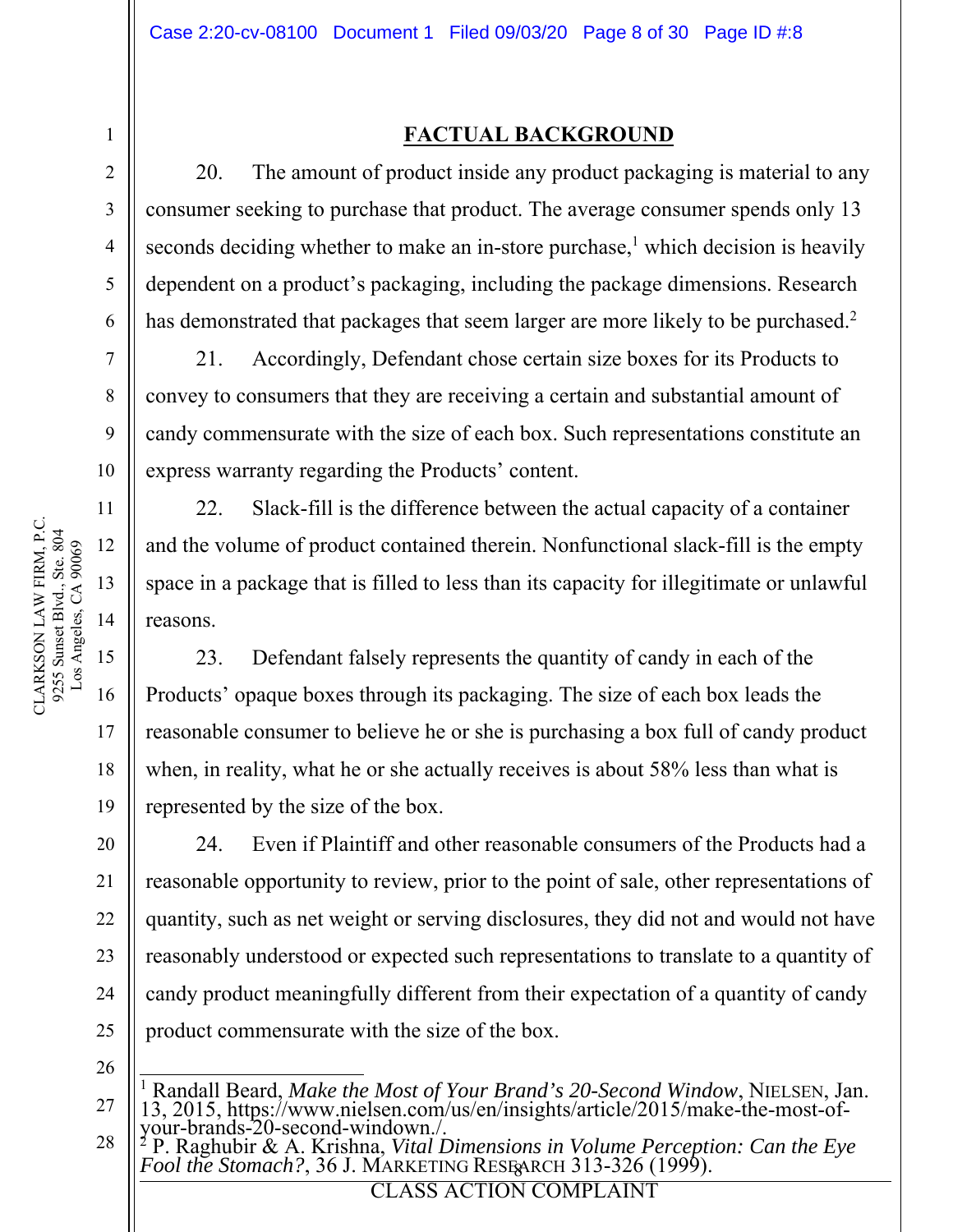25. Prior to the point of sale, the Products' packaging does not allow for a visual or audial confirmation of the contents of the Products. The Products' opaque packaging prevents a consumer from observing the contents before opening. Even if a reasonable consumer were to "shake" the Products before opening the box, the reasonable consumer would not be able to discern the presence of any nonfunctional slack fill, let alone the 58% nonfunctional slack-fill that is present in the Products.

26. The other information that Defendant provides about the quantity of candy product on the front and back labels of the Products does not enable reasonable consumers to form any meaningful understanding about how to gauge the quantity of contents of the Products as compared to the size of each box itself. For instance, the front of the Products' packaging does not have any labels that would provide Plaintiff with any meaningful insight as to the amount of candy to be expected, such as a fill line or an actual size depiction accompanied by the words "actual size" and a numerical piece count.

27. Disclosures of net weight and serving sizes in ounces or grams do not allow the reasonable consumer to make any meaningful conclusions about the quantity of candy contained in the Products' boxes that would be different from the reasonable consumer's expectation that the quantity of candy product is commensurate with the size of the box.

28. The net weight and serving size disclosures do not allow Plaintiff to make – and Plaintiff did not make – any meaningful conclusions about the quantity of candy product contained in the Products' box that was different than Plaintiff's expectations that the quantity of candy product would be commensurate with the size of the box.

29. Plaintiff would not have purchased the Products had she known that the Products contained slack-fill that serves no functional or lawful purpose.

30. The slack-fill contained in the Products' packaging does not protect the contents of the package. In fact, the greater the amount of slack-fill, the more room

9

**EXECUTE AND COMPLAINT** 

1

2

3

4

5

6

7

8

9

10

11

17

18

19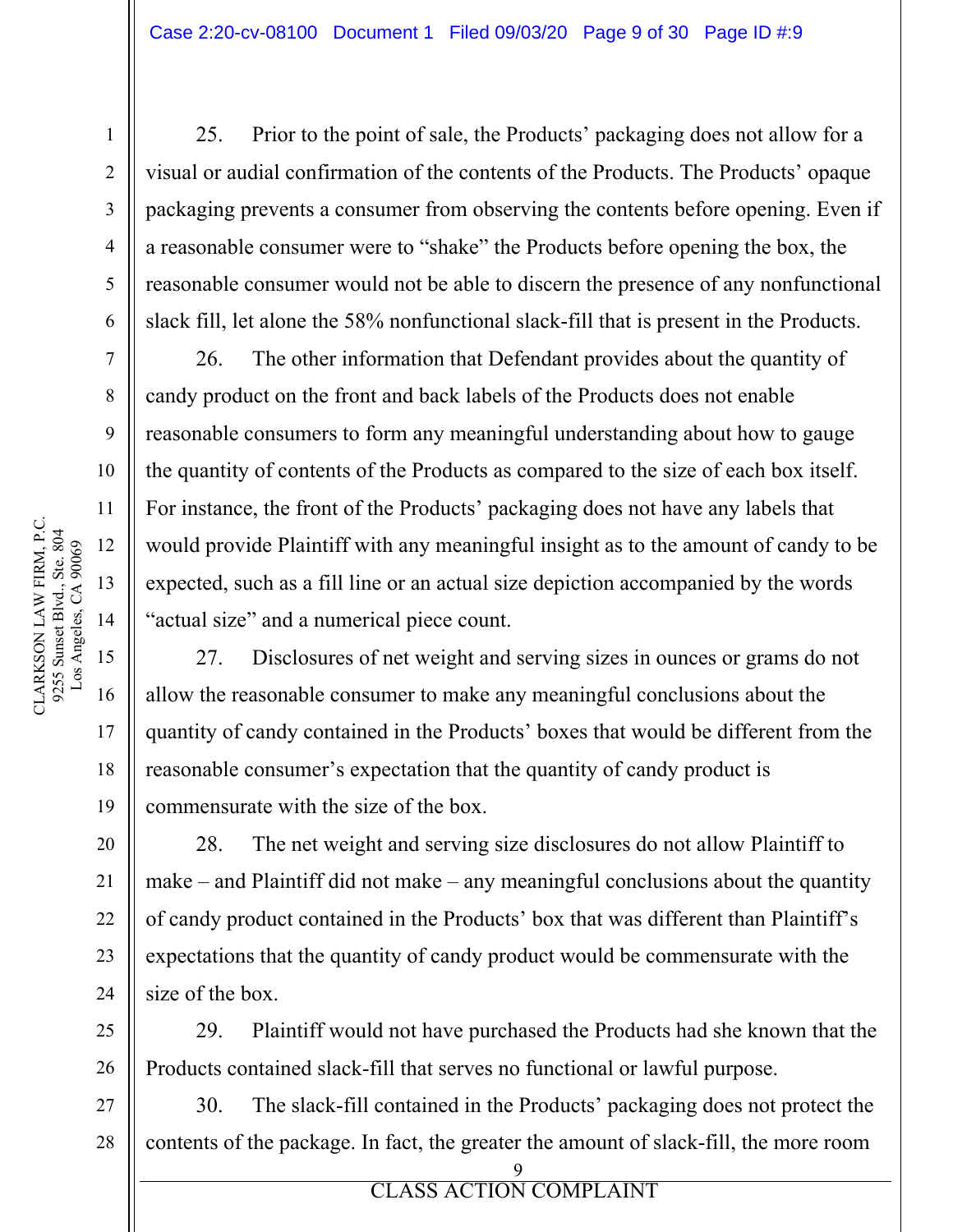the contents have to bounce around during shipping and handling, making it more likely that the contents will break or sustain damage. Plaintiff shall proffer expert testimony to establish these facts once this case reaches the merits.

11

17

18

19

20

21

22

23

24

25

1

2

3

31. If, on the other hand, the amount of candy product contained in each box was commensurate with the size of the box, as reasonable consumers expect, then the candy product would have less room to move around during shipping and handling and would be less likely to sustain damage.

32. As such, the slack-fill present in the Products' packaging makes the candy product more susceptible to damage, and, in fact, causes the candy product to often sustain damage.

33. The slack-fill present in the Products' containers is not a result of the candy product settling during shipping and handling. Given the Products' density, shape, and composition, any settling occurs immediately at the point of filling the box. No additional product settling occurs during subsequent shipping and handling.

34. The contents of the Products are of a great enough density that any slackfill present at the point of sale was present at the time of filling the containers and packaging the contents.

35. The Products' packaging is not reusable or of any significant value to the Products independent of its function to hold the candy product. The Products' containers are boxes intended to be discarded immediately after the candy is eaten.

36. The slack-fill present in the Products' containers does not accommodate required labeling, discourage pilfering, facilitate handling, or prevent tampering.

37. Defendant can easily increase the quantity of candy product contained in each box (or, alternatively, decrease the size of the containers) by approximately 58% more volume.

26 27 28 38. Contrast Defendant's packaging of the Products with a comparator product, such as "Boston Baked Beans" ("Boston Beans"), a candy product manufactured by Ferrara Candy Company, and similarly sold at movie theaters and

ERROR **ELASS** ACTION 10 CLASS ACTION COMPLAINT

CLARKSON LAW FIRM, P.C. CLARKSON LAW FIRM, P.C.<br>9255 Sunset Blvd., Ste. 804 9255 Sunset Blvd., Ste. 804 Los Angeles, CA 90069 Los Angeles, CA 90069 12 13 14 15 16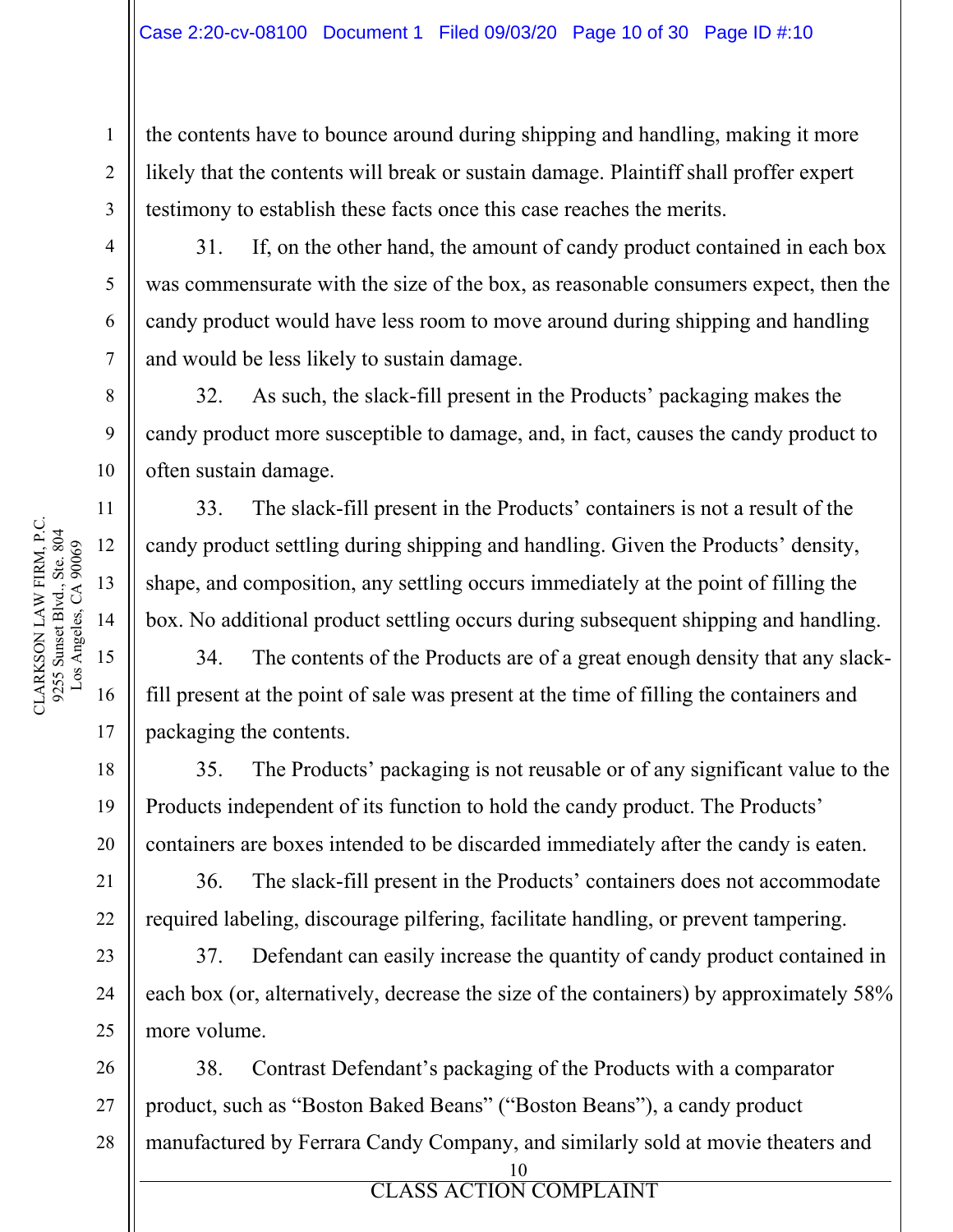retail outlets located throughout the United States. A true and correct representation of the front of the Boston Beans product is shown in the image below.



39. Boston Beans are sold in identical packaging to that of the Products, i.e., opaque boxes of identical size, shape, volume, and material. Boston Beans are packaged using nearly identical fill and heated glue enclosing machines to those of the Products.

40. Boston Beans are coated candies of similar size, shape, and density of that of the Products. However, contrary to the Products, Boston Beans have very little slack-fill and negligible nonfunctional slack-fill. A true and correct representation of the open container of Boston Beans is pictured in the image below.



41. Boston Beans' packaging provides additional evidence that the slack-fill present in the Products' packaging is nonfunctional to the tune of 58%.

11

**EXPLORE ACTION COMPLAINT** 

10

11

13

16

17

18

19

20

21

22

23

24

25

26

27

28

1

CLARKSON LAW FIRM, P.C. CLARKSON LAW FIRM, P.C. 9255 Sunset Blvd., Ste. 804 9255 Sunset Blvd., Ste. 804 Los Angeles, CA 90069 Los Angeles, CA 90069 12 14 15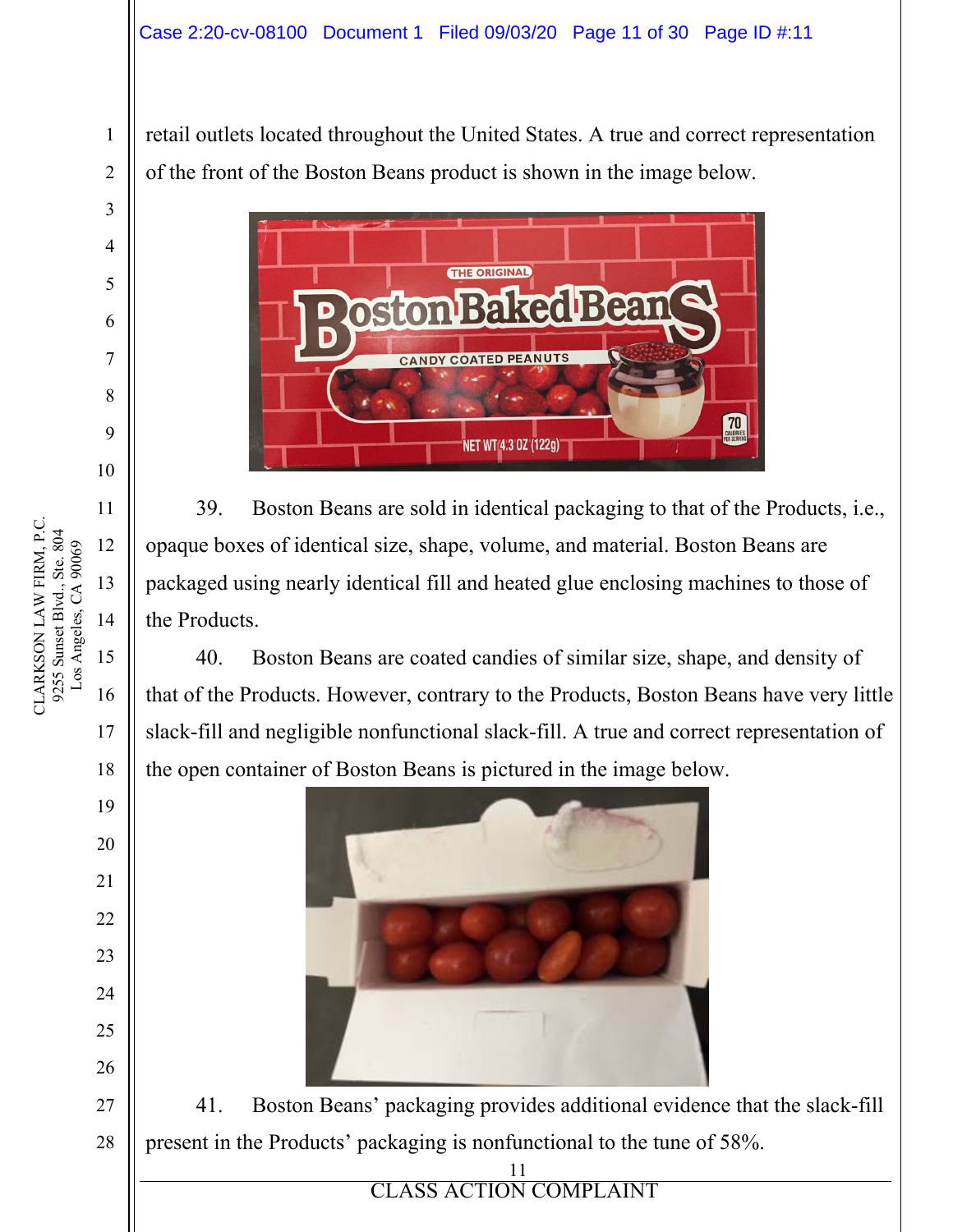42. Boston Beans' packaging provides additional evidence that the slack-fill in the Products is not necessary to protect and, in fact, does not protect, the contents of the Products; is not a requirement of the machines used for enclosing the contents of the Products; is not a result of unavoidable product settling during shipping and handling; is not needed to perform a specific function; and is not part of a legitimate reusable container.

43. Boston Beans' packaging provides additional evidence that Defendant is able to increase the level of fill inside the Products' boxes.

44. Boston Beans' packaging provides more evidence that Defendant has reasonable alternative designs available to it in its packaging of the Products.

45. Plaintiff did not expect that the Products would contain nonfunctional slack-fill, especially given that nonfunctional slack-fill, as opposed to functional slack-fill, is prohibited by federal law and California law.

46. The Products are made, formed, and filled so as to be misleading. The Products are, therefore, misbranded.

47. The slack-fill contained in the Products does not serve a legitimate or lawful purpose.

48. Defendant's false, deceptive, and misleading label statements are unlawful under state and federal consumer protection and packaging laws.

49. Defendant intended for Plaintiff and the Class members to be misled.

50. Defendant's misleading and deceptive practices proximately caused harm to Plaintiff and the Class.

### **CLASS ACTION ALLEGATIONS**

51. Plaintiff brings this action on her own behalf and on behalf of all other persons similarly situated. The Class which Plaintiff seeks to represent comprises:

> "All persons who purchased the Product[s] in the United States or, alternatively, the State of California, for personal use and not for resale during the time period of

#### ERROR **ELASS** ACTION 12 CLASS ACTION COMPLAINT

1

2

3

4

5

6

7

8

9

10

11

17

18

19

20

21

22

23

24

25

26

27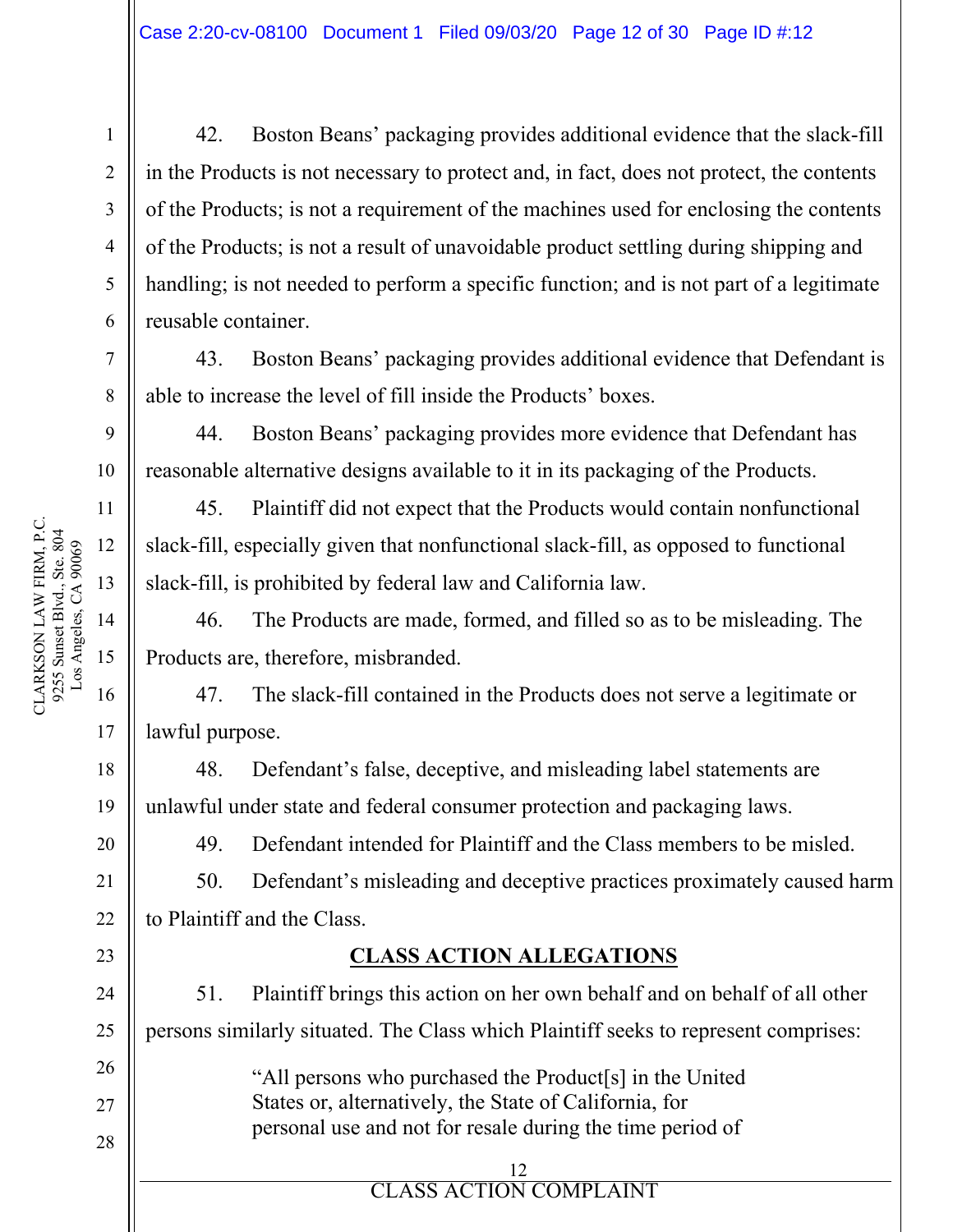four years prior to the filing of the complaint through the present."

Said definition may be further defined or amended by additional pleadings, evidentiary hearings, a class certification hearing, and orders of this Court.

52. On March 25, 2019, the United States District Court for the Central District of California certified a class action against another one of Defendant's highly visible competitors involving nearly identical claims and products under Federal Rule of Civil Procedure 23. *See Escobar v. Just Born, Inc.*, Case No. 2:17-cv-01826-BRO-PJW (C.D. Cal. Mar. 25, 2019).

53. On April 29, 2020, a California State Court certified a class action against Defendant's highly visible competitor for nearly identical claims involving similar products under California law. *See Thomas v. Nestle USA, Inc.*, Los Angeles Superior Court Case No. BC 649863 (Apr. 29, 2020).

54. The Class is comprised of many thousands of persons. The Class is so numerous that joinder of all members is impracticable and the disposition of their claims in a class action will benefit the parties and the Court.

55. There is a well-defined community of interest in the questions of law and fact involved affecting the parties to be represented in that the Class was exposed to the same common and uniform false and misleading advertising and omissions. The questions of law and fact common to the Class predominate over questions which may affect individual Class members. Common questions of law and fact include, but are not limited to, the following:

- a. The true nature and amount of product contained in each Products' packaging;
- b. Whether the marketing, advertising, packaging, labeling, and other promotional materials for the Products are deceptive;
- $\overline{13}$ c. Whether Defendant misrepresented the approval of the FDA, United States Congress, and California Legislature that the Products' packaging complied with federal and California slack-fill regulations and statutes;

**EXPLORE ACTION COMPLAINT** 

1

2

3

4

5

6

7

8

9

10

17

18

19

20

21

22

23

24

25

26

27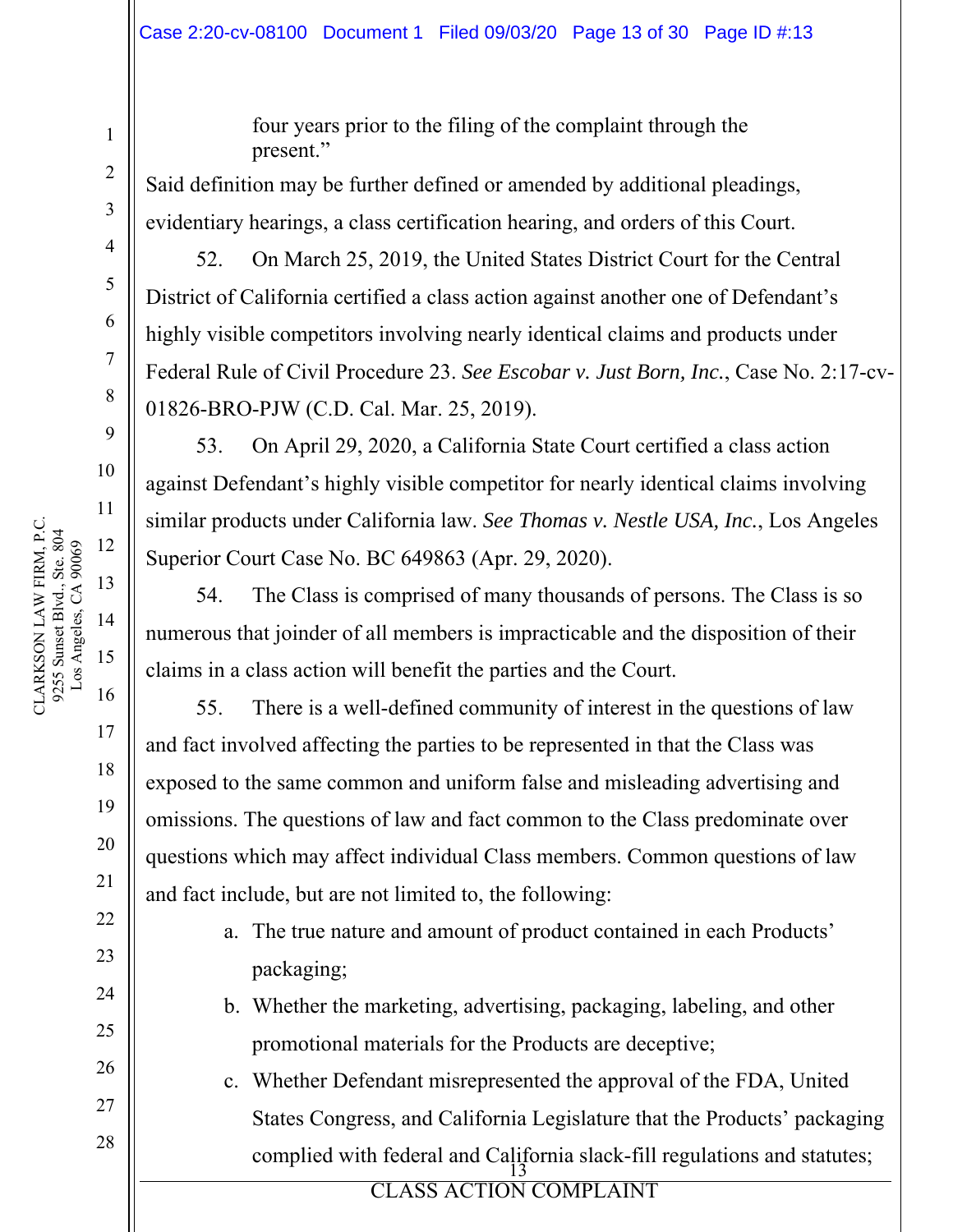1 2 3 4 5 6 7 8 9 10 11 12 13 14 15 16 17 18 19 20 21 22 23 24 25 26 27 28 ERROR **ELASS** ACTION 14 CLASS ACTION COMPLAINT d. Whether the Products contain nonfunctional slack-fill in violation of 21 C.F.R. Section 100.100, *et seq.*; e. Whether the Products contain nonfunctional slack-fill in violation of California Business and Professions Code Section 12606.2, *et seq.;* f. Whether Defendant's conduct is an unlawful business act or practice within the meaning of Business and Professions Code section 17200, *et seq*.; g. Whether Defendant's conduct is a fraudulent business act or practice within the meaning of Business and Professions Code section 17200, *et seq*.; h. Whether Defendant's conduct is an unfair business act or practice within the meaning of Business and Professions Code section 17200, *et seq*.; i. Whether Defendant's advertising is untrue or misleading within the meaning of Business and Professions Code section 17500, *et seq*.; j. Whether Defendant made false and misleading representations in its advertising and labeling of the Products; k. Whether Defendant knew or should have known that the misrepresentations alleged herein were false; l. Whether Plaintiff and the Class paid more money for the Products than they actually received; m. How much more money Plaintiff and the Class paid for the Products than they actually received; n. Whether Defendant committed common law fraud; and o. Whether Defendant was unjustly enriched at the expense of Plaintiff and the Class members; 56. Plaintiff's claims are typical of the claims of the proposed Class, as the representations and omissions made by Defendant are uniform and consistent and

CLARKSON LAW FIRM, P.C. 9255 Sunset Blvd., Ste. 804 Los Angeles, CA 90069

CLARKSON LAW FIRM, P.C. 9255 Sunset Blvd., Ste. 804<br>Los Angeles, CA 90069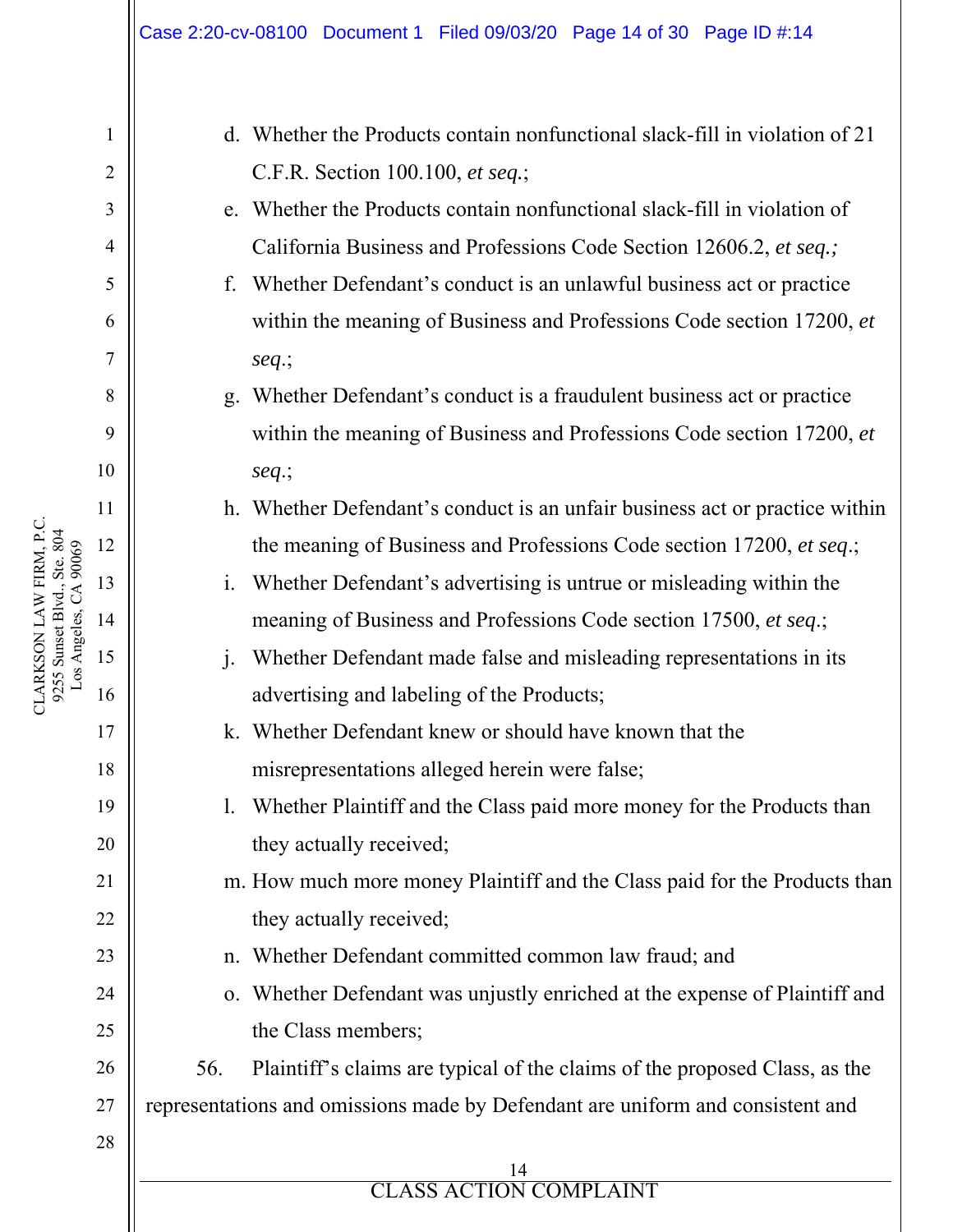are contained in advertisements and on packaging that was seen and relied on by Plaintiff and members of the Class.

57. Plaintiff will fairly and adequately represent and protect the interests of the proposed Class. Plaintiff has retained competent and experienced counsel in class action and other complex litigation. Plaintiff's Counsel prosecuted the largest slackfill nationwide class action settlement in 2018. Plaintiff's Counsel also was the first law firm to successfully certify a slack-fill lawsuit involving theater box candy confectioners (twice, in 2019 and 2020, respectively).

58. Plaintiff and the Class have suffered injury in fact and have lost money as a result of Defendant's false, deceptive, and misleading representations. Plaintiff purchased the Products because of the size of the box and the product label, which she believed to be indicative of the amount of candy product contained therein as commensurate with the size of the box. Plaintiff relied on Defendant's representations and would not have purchased the Products if she had known that the packaging, labeling, and advertising as described herein was false and misleading.

59. The Class is identifiable and readily ascertainable. Notice can be provided to such purchasers using techniques and a form of notice similar to those customarily used in class actions and by Internet publication, radio, newspapers, and magazines.

60. A class action is superior to other available methods for fair and efficient adjudication of this controversy. The expense and burden of individual litigation would make it impracticable or impossible for proposed members of the Class to prosecute their claims individually.

61. The trial and the litigation of Plaintiff's claims are manageable. Individual litigation of the legal and factual issues raised by Defendant's conduct would increase delay and expense to all parties and the court system. The class action device presents far fewer management difficulties and provides the benefits

> 15 CLASS ACTION COMPLAINT

ERROR **ELASS** ACTION

1

2

3

4

5

6

7

8

9

10

11

17

18

19

20

21

22

23

24

25

26

27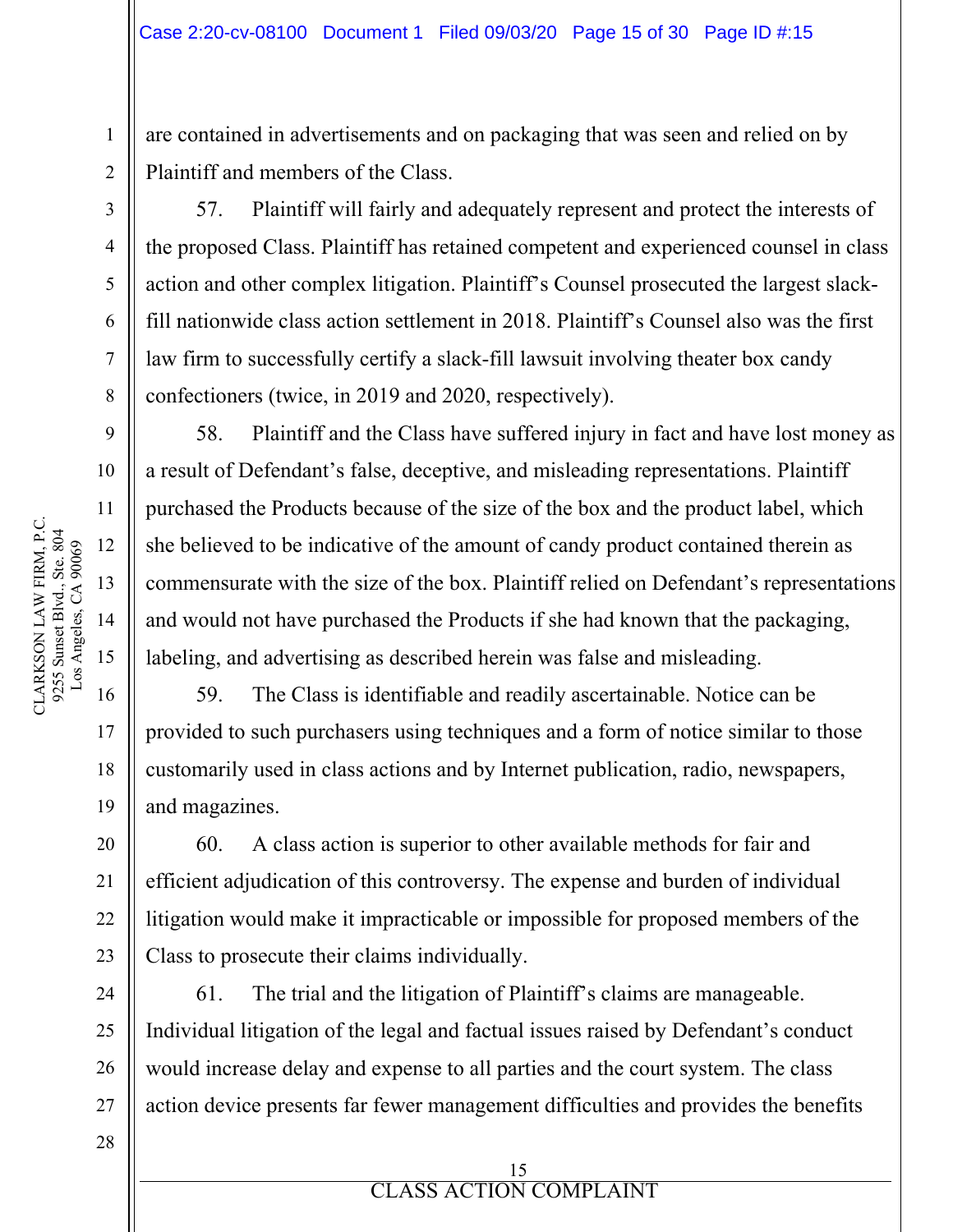of a single, uniform adjudication, economies of scale, and comprehensive supervision by a single court.

62. Defendant has acted on grounds generally applicable to the entire Class, thereby making final injunctive relief and/or corresponding declaratory relief appropriate with respect to the Class as a whole. The prosecution of separate actions by individual Class members would create the risk of inconsistent or varying adjudications with respect to individual members of the Class that would establish incompatible standards of conduct for Defendant.

63. Absent a class action, Defendant will likely retain the benefits of its wrongdoing. Because of the small size of the individual Class members' claims, few, if any, Class members could afford to seek legal redress for the wrongs complained of herein. Absent a representative action, the Class members will continue to suffer losses and Defendant will be allowed to continue these violations of law and to retain the proceeds of its ill-gotten gains.

### **COUNT ONE**

# **VIOLATION OF CALIFORNIA UNFAIR COMPETITION LAW BUSINESS & PROFESSIONS CODE § 17200,** *et seq***.**

**(By Plaintiff against Defendant)**

64. Plaintiff repeats and re-alleges the allegations set forth in the preceding paragraphs and incorporates the same as if set forth herein at length.

65. Congress passed the Federal Food, Drug, and Cosmetic Act ("FDCA"), and in so doing established the Federal Food and Drug Administration ("FDA") to "promote the public health" by ensuring that "foods are safe, wholesome, sanitary, and properly labeled." 21 U.S.C. §393.

66. The FDA has implemented regulations to achieve this objective. *See, e.g.*, 21 C.F.R. § 101.1 *et seq.*

27 ///

///

28

1

2

3

4

5

6

7

8

9

10

17

18

19

20

21

22

23

24

25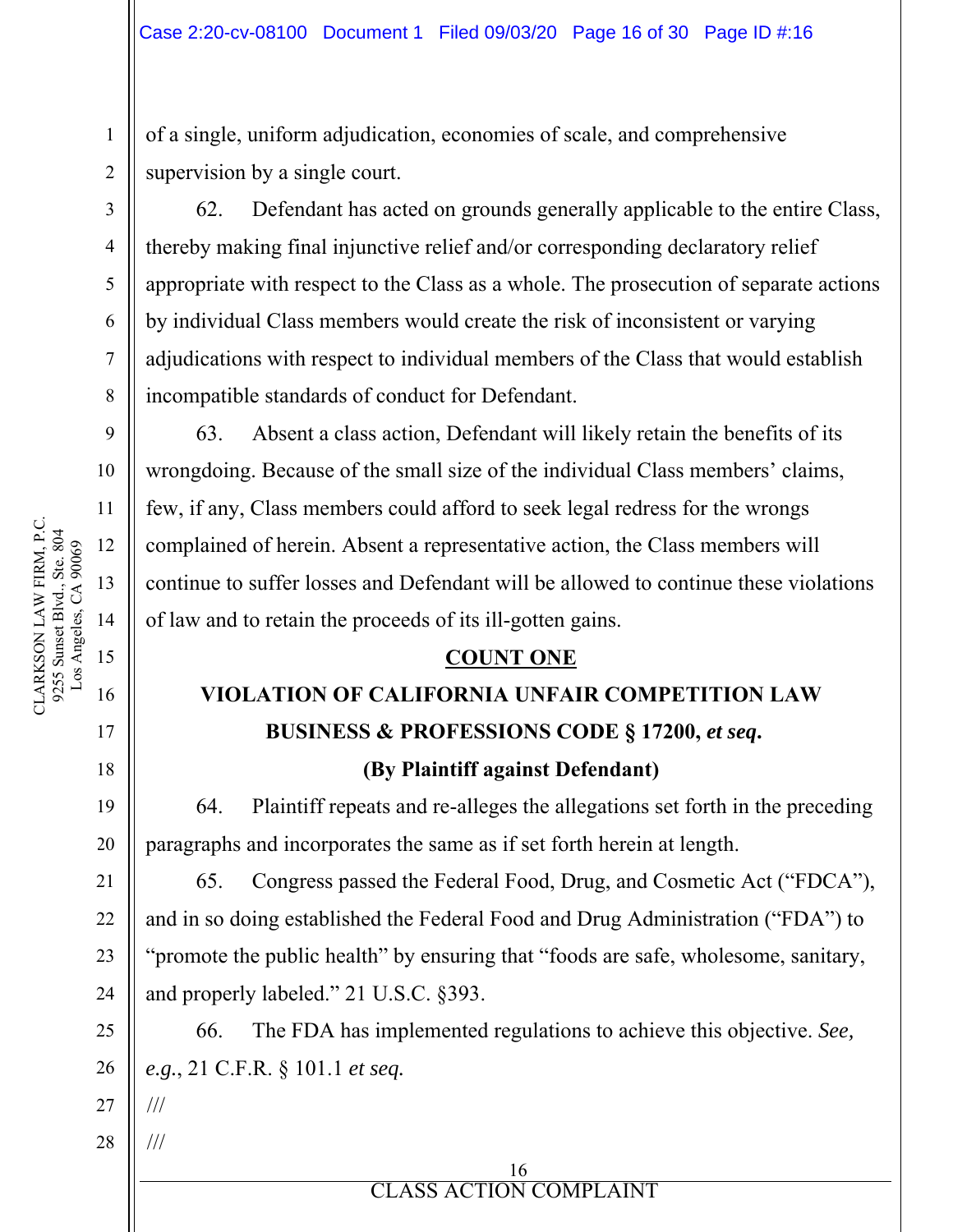67. The legislature of California has incorporated 21 C.F.R. Section 100.100, which prohibits nonfunctional slack-fill, into the State's Business and Professions Code at Section 12606.2 *et seq.*

68. The FDA enforces the FDCA and accompanying regulations; "[t]here is no private right of action under the FDCA." *Ivie v. Kraft Foods Global, Inc.,* 2013 U.S. Dist. LEXIS 25615,2013 WL 685372, at \*1 (internal citations omitted).

69. In 1990, Congress passed an amendment to the FDCA, the Nutrition Labeling and Education Act ("NLEA"), which imposed a number of requirements specifically governing food nutritional content labeling. *See, e.g.,* 21 U.S.C. § 343 *et. seq.*

70. Plaintiff is not suing under the FDCA, but under California state law.

71. The California Sherman Food, Drug, and Cosmetic Act ("Sherman Law"), Cal. Health & Safety Code Section 109875 *et seq.*, has adopted wholesale the food labeling requirements of the FDCA and NLEA as the food regulations of California. Cal. Health & Safety Code Section 110100.

72. The Sherman Law declares any food to be misbranded if it is false or misleading in any particular, if the labeling does not conform with the requirements for nutrition labeling set forth in certain provisions of the NLEA. Cal. Health  $\&$ Safety Code Sections 110660, 110665, 110670.

73. The UCL prohibits "any unlawful, unfair... or fraudulent business act or practice." Cal. Bus & Prof. Code § 17200.

### **A. "Unfair Prong"**

74. Under California's Unfair Competition Law, Cal. Bus. & Prof. Code Section 17200, *et seq.,* a challenged activity is "unfair" when "any injury it causes outweighs any benefits provided to consumers and the injury is one that the consumers themselves could not reasonably avoid." *Camacho v. Auto Club of Southern California*, 142 Cal. App. 4th 1394, 1403 (2006).

> 17 CLASS ACTION COMPLAINT

ERROR **ELASS** ACTION

28

CLARKSON LAW FIRM, P.C. CLARKSON LAW FIRM, P.C. 9255 Sunset Blvd., Ste. 804 9255 Sunset Blvd., Ste. 804 Los Angeles, CA 90069 Los Angeles, CA 90069 12 13 14 15 16

1

2

3

4

5

6

7

8

9

10

11

17

18

19

20

21

22

23

24

25

26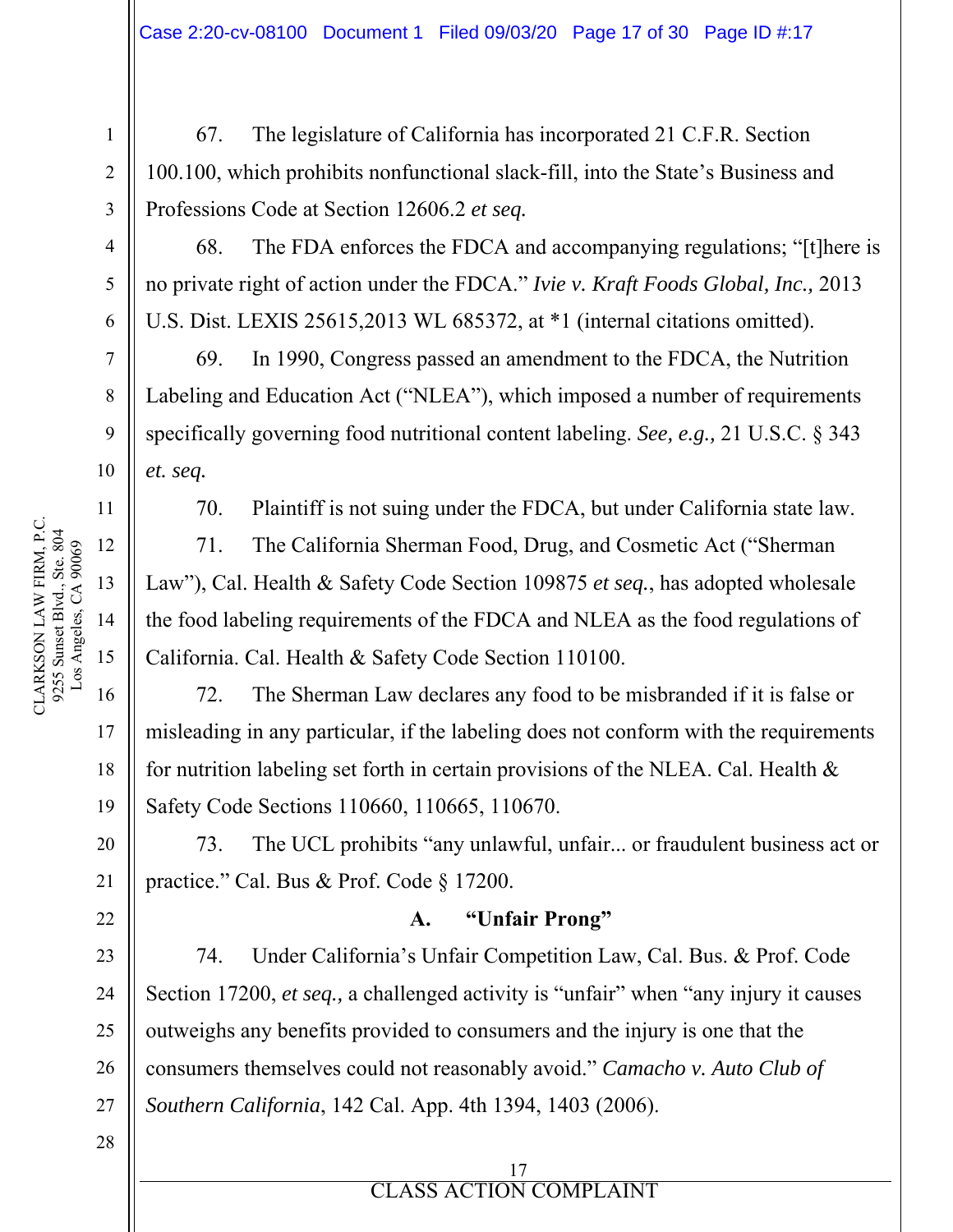75. Defendant's action of leaving 58% nonfunctional slack-fill in its Products does not confer any benefit to consumers.

76. Defendant's action of leaving 58% nonfunctional slack-fill in its Products causes injuries to consumers, who do not receive a quantity of candy commensurate with their reasonable expectations.

77. Defendant's action of leaving 58% nonfunctional slack-fill in its Products causes injuries to consumers, who do not receive a level of hunger satiety commensurate with their reasonable expectations.

78. Defendant's action of leaving 58% nonfunctional slack-fill in its Products causes injuries to consumers, who end up overpaying for the Products and receiving a quantity of candy less than what they expected to receive.

79. Consumers cannot avoid any of the injuries caused by the 58% or more nonfunctional slack-fill in Defendant's Products.

80. Accordingly, the injuries caused by Defendant's inclusion of 58% nonfunctional slack-fill in the Products outweigh any benefits.

81. Some courts conduct a balancing test to decide if a challenged activity amounts to unfair conduct under California Business and Professions Code Section 17200. They "weigh the utility of the defendant's conduct against the gravity of the harm to the alleged victim." *Davis v. HSBC Bank Nevada, N.A.*, 691 F.3d 1152, 1169 (9th Cir. 2012).

82. Here, Defendant's conduct of including 58% nonfunctional slack-fill in the Products' packaging has no utility and financially harms purchasers. Thus, the utility of Defendant's conduct is vastly outweighed by the gravity of harm.

83. Some courts require that "unfairness must be tethered to some legislative declared policy or proof of some actual or threatened impact on competition." *Lozano v. AT&T WirelessServs. Inc*., 504 F. 3d 718, 735 (9th Cir. 2007).

1

2

3

4

5

6

7

8

9

10

11

17

18

19

20

21

22

23

24

25

26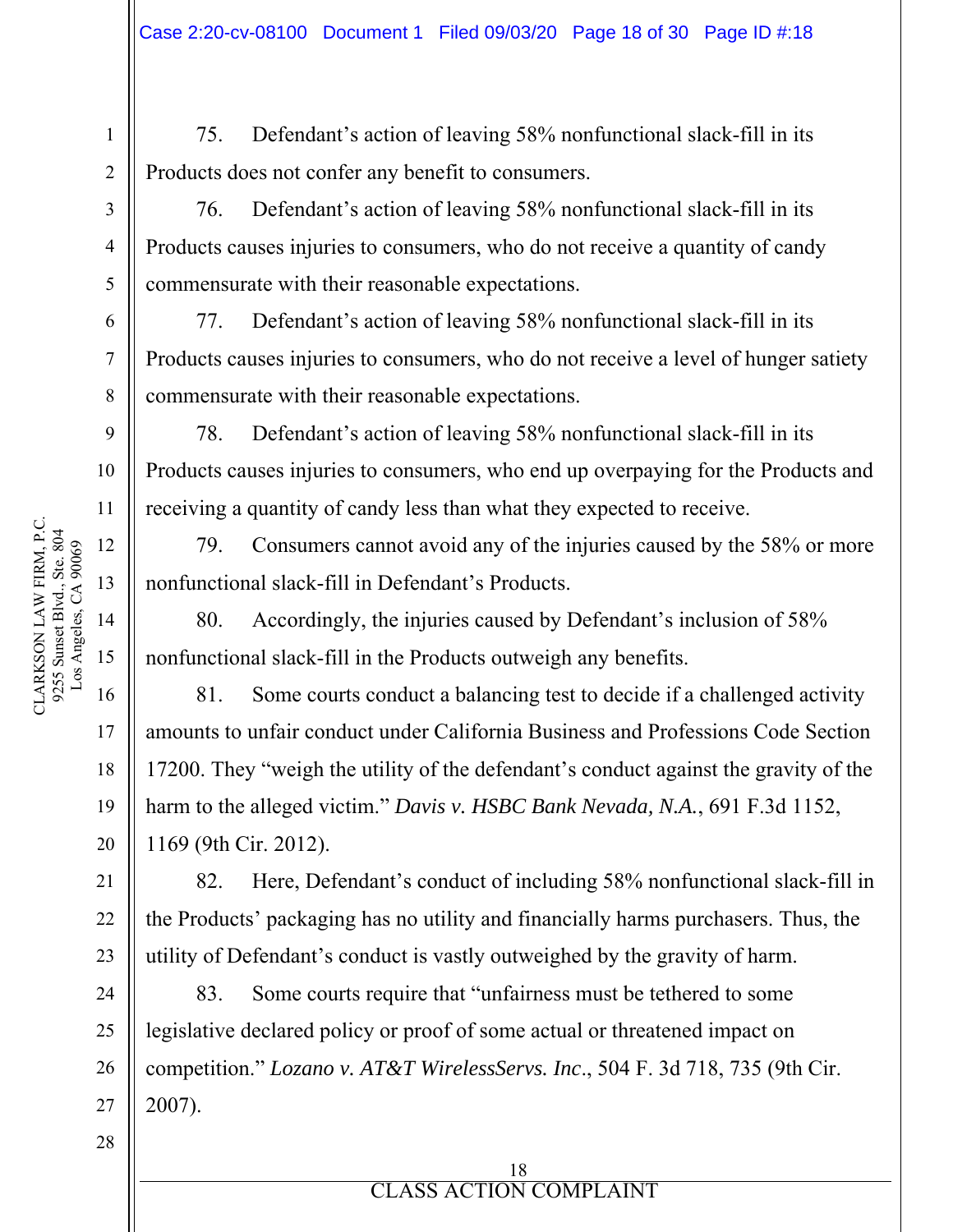84. The California legislature maintains a declared policy of prohibiting nonfunctional slack-fill in consumer goods, as reflected in State's Business and Professions Code Section12606.2 and California Health and Safety Code Section 110100.

85. The 58% of nonfunctional slack-fill contained in the Products is tethered to a legislative policy declared in California according to Cal. Business and Professions Code Section12606.2 and Cal. Health & Safety Code Section 110100.

86. Defendant's packaging of the Products, as alleged in the preceding paragraphs, is false, deceptive, misleading, and unreasonable, and constitutes unfair conduct.

87. Defendant knew or should have known of its unfair conduct.

88. As alleged in the preceding paragraphs, the misrepresentations by Defendant detailed above constitute an unfair business practice within the meaning of California Business and Professions Code Section 17200.

89. There existed reasonably available alternatives to further Defendant's legitimate business interests, other than the conduct described herein. Defendant could have used packaging appropriate for the amount of candy product contained within the Products.

90. All of the conduct alleged herein occurs and continues to occur in Defendant's business. Defendant's wrongful conduct is part of a pattern or generalized course of conduct repeated on thousands of occasions daily.

91. Plaintiff and the Class have suffered injury in fact and have lost money as a result of Defendant's unfair conduct. Plaintiff paid an unwarranted premium for this product. Specifically, Plaintiff paid for 58% of candy product she never received. Plaintiff would not have purchased the Products if she had known that the Products' packaging contained nonfunctional slack-fill.

27

28

1

2

3

4

5

6

7

8

9

10

11

12

17

18

19

20

21

22

23

24

25

26

ERROR **ELASS** ACTION 19 CLASS ACTION COMPLAINT /// ///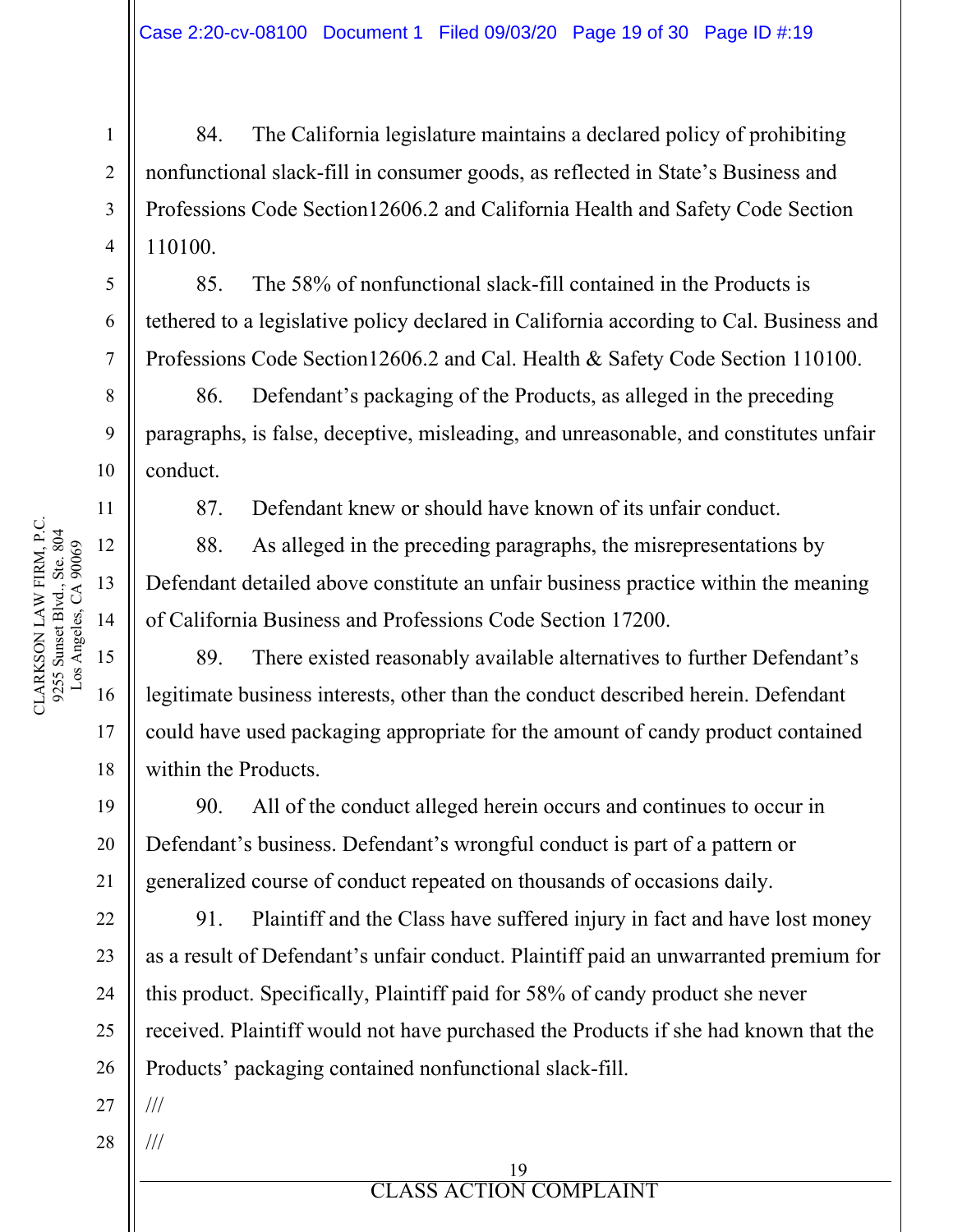1

2

3

4

5

6

7

8

9

10

11

17

18

19

20

21

22

23

24

25

26

### **B. "Fraudulent" Prong**

92. California Business and Professions Code Section 17200, et seq., considers conduct fraudulent and prohibits said conduct if it is likely to deceive members of the public. *Bank of the West v. Superior Court*, 2 Cal. 4th 1254, 1267 (1992).

93. Defendant's conduct of packaging the Products with 58% nonfunctional slack-fill is likely to deceive members of the public.

94. Defendant's packaging of the Products, as alleged in the preceding paragraphs, is false, deceptive, misleading, and unreasonable, and constitutes fraudulent conduct.

95. Defendant knew or should have known of its fraudulent conduct.

96. As alleged in the preceding paragraphs, the misrepresentations by Defendant detailed above constitute a fraudulent business practice in violation of California Business & Professions Code Section 17200.

97. Defendant had reasonably available alternatives to further its legitimate business interests, other than the conduct described herein. Defendant could have used packaging appropriate for the proportion of product contained therein.

98. All of the conduct alleged herein occurs and continues to occur in Defendant's business. Defendant's wrongful conduct is part of a pattern or generalized course of conduct repeated on thousands of occasions daily.

99. Plaintiff and the Class have suffered injury in fact and have lost money as a result of Defendant's fraudulent conduct. Plaintiff paid an unwarranted premium for this product. Specifically, Plaintiff paid for 58% of candy product she never received. Plaintiff would not have purchased the Products if she had known that the boxes contained nonfunctional slack-fill.

### **C. "Unlawful" Prong**

27 28 100. California Business and Professions Code Section 17200, *et seq.*, identifies violations of other laws as "unlawful practices that the unfair competition

CLARKSON LAW FIRM, P.C. CLARKSON LAW FIRM, P.C. 9255 Sunset Blvd., Ste. 804 9255 Sunset Blvd., Ste. 804 Los Angeles, CA 90069 Los Angeles, CA 90069 12 13 14 15 16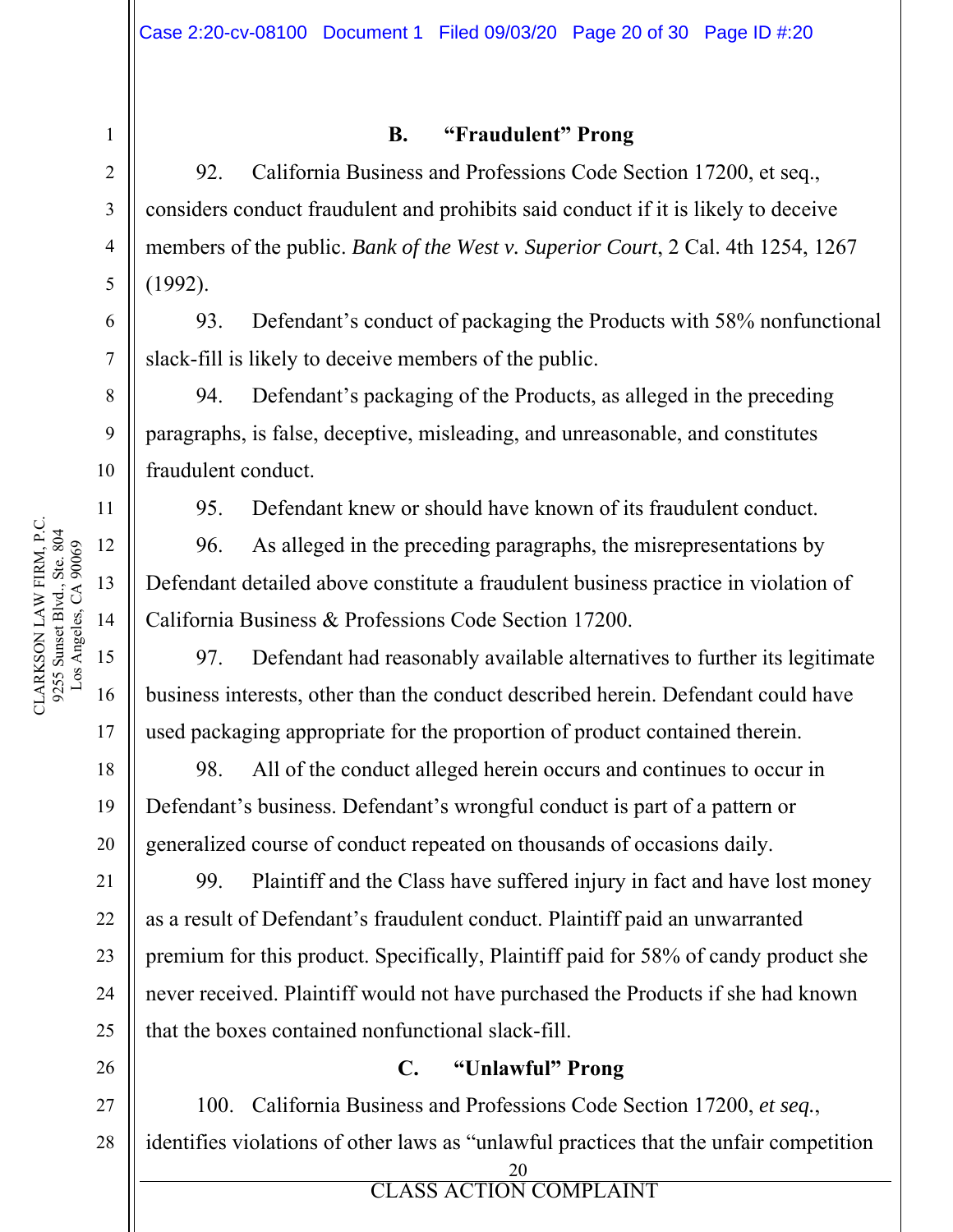law makes independently actionable." *Velazquez v. GMAC Mortg. Corp.*, 605 F. Supp. 2d 1049, 1068 (C.D. Cal. 2008).

101. Defendant's packaging of the Products, as alleged in the preceding paragraphs, violates California Civil Code Section 1750, *et. seq.,* California Business and Professions Code Section 17500, *et. seq.,* Cal. Business and Professions Code Section 12606.2 *et. seq.,* and 21 C.F.R Section 100.100.

102. Defendant's packaging of the Products, as alleged in the preceding paragraphs, is false, deceptive, misleading, and unreasonable, and constitutes unlawful conduct.

103. Defendant knew or should have known of its unlawful conduct.

104. As alleged in the preceding paragraphs, the misrepresentations by Defendant alleged herein constitute an unlawful business practice within the meaning of California Business and Professions Code Section 17200.

105. There were reasonably available alternatives to further Defendant's legitimate business interests, other than the conduct described herein. Defendant could have used packaging appropriate for the amount of candy product contained therein.

106. All of the conduct alleged herein occurred and continues to occur in Defendant's business. Defendant's unlawful conduct is part of a pattern or generalized course of conduct repeated on thousands of occasions daily.

107. Plaintiff and the Class have suffered injury in fact and have lost money as a result of Defendant's unlawful conduct. Plaintiff paid an unwarranted premium for this product. Specifically, Plaintiff paid for 58% of candy product she never received. Plaintiff would not have purchased the Product if she had known that the packaging contained nonfunctional slack-fill.

108. Pursuant to Business and Professions Code Sections 17203, Plaintiff and the Class seek an order of this Court enjoining Defendant from continuing to engage, use, or employ its practice of under-filling the Products' boxes. Likewise,

> 21 CLASS ACTION COMPLAINT

ERROR **ELASS** ACTION

1

2

3

4

5

6

7

8

9

10

11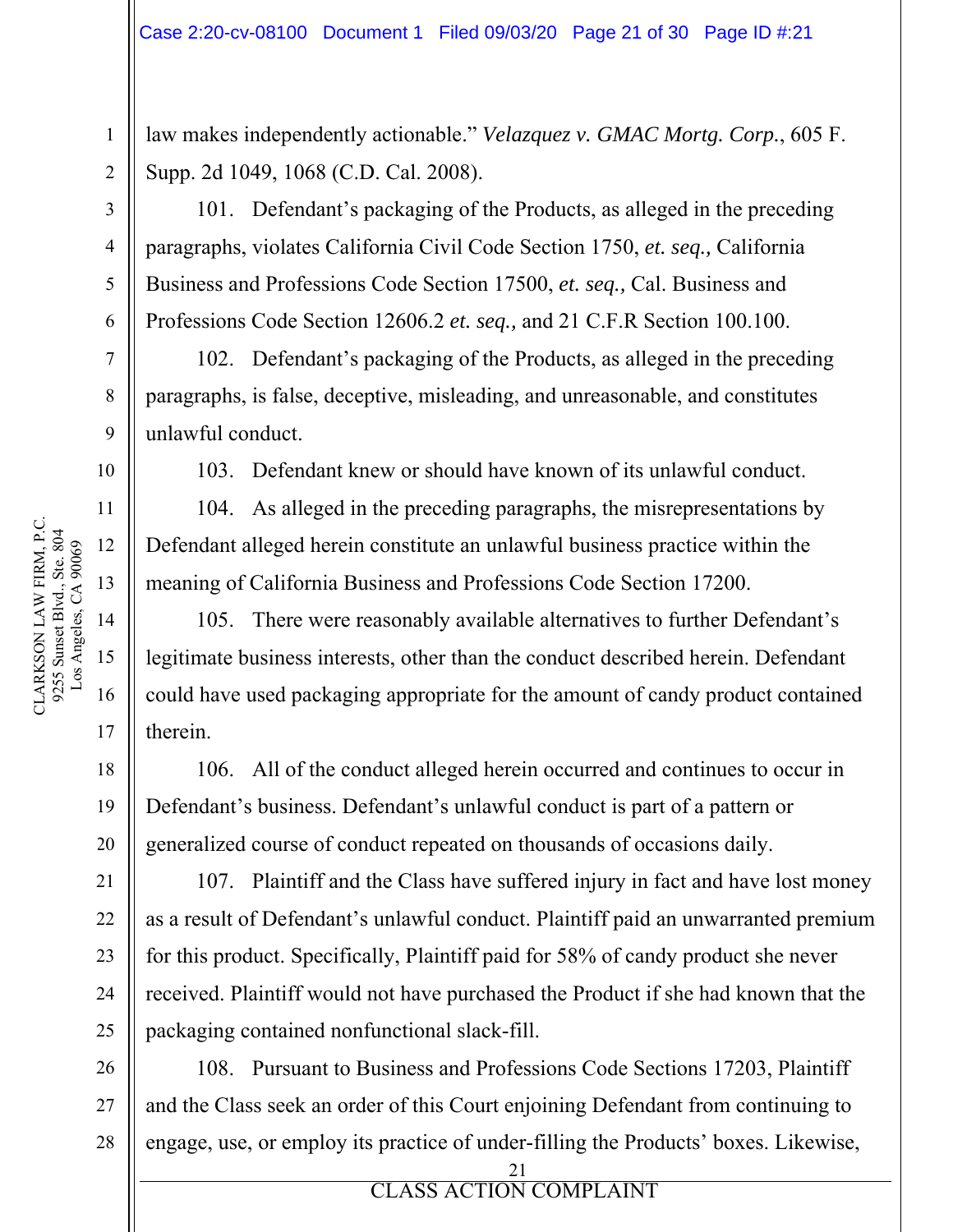Plaintiff and the Class seek an order requiring Defendant to disclose such misrepresentations, and additionally request an order awarding Plaintiff restitution of the money wrongfully acquired by Defendant by means of responsibility attached to Defendant's failure to disclose the existence and significance of said misrepresentations in an amount to be determined at trial.

### **COUNT TWO**

# **FALSE AND MISLEADING ADVERTISING IN VIOLATION OF BUSINESS & PROFESSIONS CODE § 17500,** *et seq***. (By Plaintiff against Defendant)**

109. Plaintiff repeats and re-alleges the allegations set forth in the preceding paragraphs and incorporates the same as if set forth herein at length.

110. California's False Advertising Law, California Business and Professions Code Section 17500, *et seq.,* makes it "unlawful for any person to make or disseminate or cause to be made or disseminated before the public in this state, in any advertising device or in any other manner or means whatever, including over the Internet, any statement, concerning personal property or services, professional or otherwise, or performance or disposition thereof, which is untrue or misleading and which is known, or which by the exercise of reasonable care should beknown, to be untrue or misleading."

111. Defendant knowingly manipulated the physical dimensions of the Products' box, or stated another way, under-filled the amount of candy product in Products, by including 58% nonfunctional slack-fill as a means to mislead the public about the amount of candy product contained in each package.

112. Defendant controlled the packaging of the Products. It knew or should have known, through the exercise of reasonable care, that its representations about the quantity of candy product contained in the Products were untrue and misleading. ///

1

2

3

4

5

6

7

8

9

10

17

18

19

20

21

22

23

24

25

26

27

28

///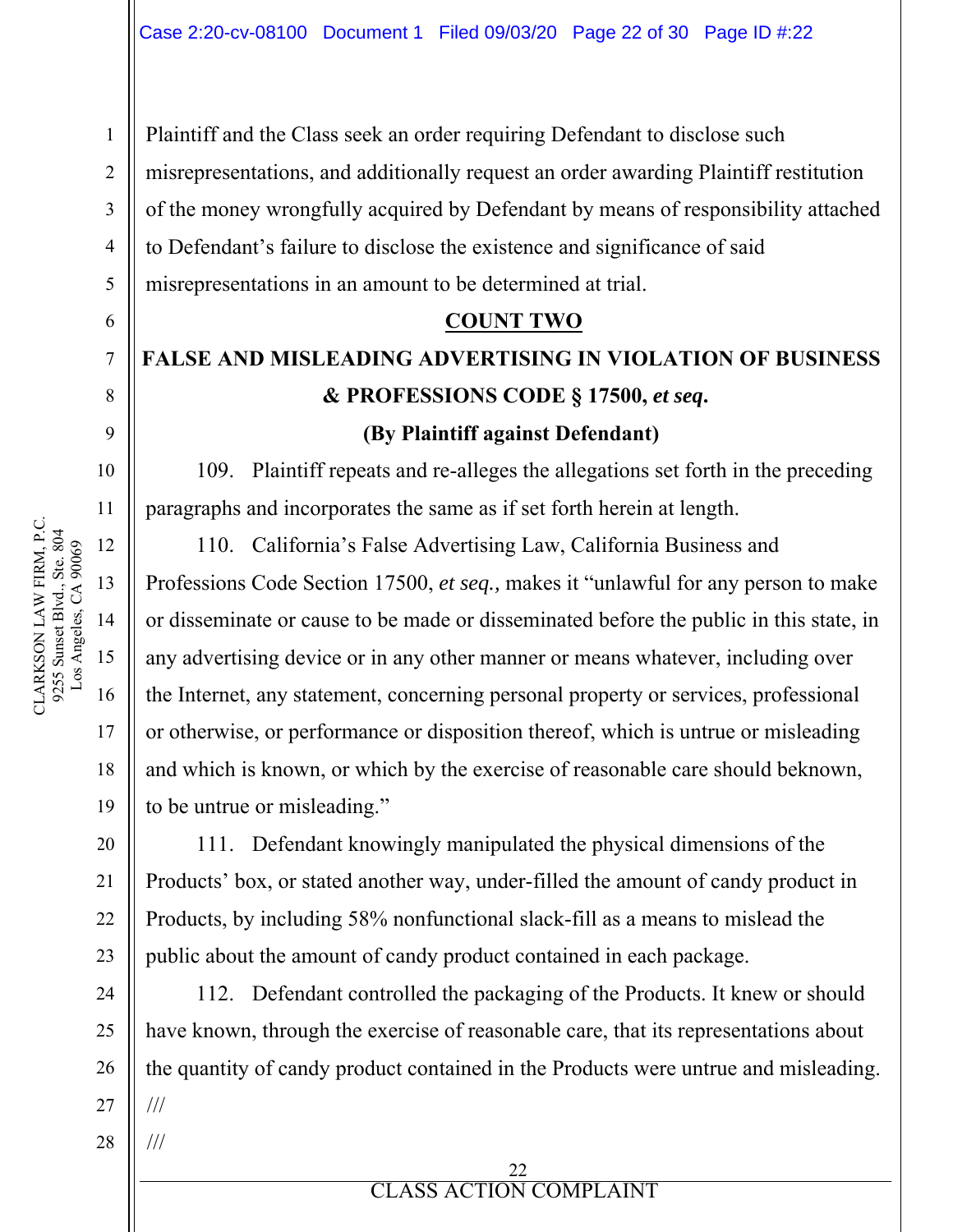113. Defendant's action of packaging the Products with 58% nonfunctional slack-fill instead of including more candy content in the box, or decreasing the size of the box, is likely to deceive the general public.

114. Defendant's actions were false and misleading, such that the general public is and was likely to be deceived, in violation of Section 17500.

115. Pursuant to Business and Professions Code Section 17535, Plaintiff and the Class seek an order of this Court enjoining Defendant from continuing to engage, use, or employ its practice of under-filling the Products' boxes. Likewise, Plaintiff and the Class seek an order requiring Defendant to disclose such misrepresentations, and additionally request an order awarding Plaintiff and the Class restitution of the money wrongfully acquired by Defendant by means of responsibility attached to Defendant's failure to disclose the existence and significance of said misrepresentations in an amount to be determined at trial.

116. Plaintiff and the Class have suffered injury in fact and have lost money as a result of Defendant's false representations. Plaintiff purchased the Products in reliance upon the claims by Defendant that the Products were of the quantity represented by Defendant's packaging and advertising. Plaintiff would not have purchased the Products if she had known that the claims and advertising as described herein were false.

### **COUNT THREE**

## **VIOLATION OF CALIFORNIA CONSUMERS LEGAL REMEDIES ACT, CALIFORNIA CIVIL CODE § 1750,** *et seq***. (By Plaintiff against Defendant)**

117. Plaintiff repeats and re-alleges the allegations set forth in the preceding paragraphs and incorporates the same as if set forth herein at length.

118. The CLRA prohibits certain "unfair methods of competition and unfair or deceptive acts or practices" in connection with a sale of goods.

> 23 CLASS ACTION COMPLAINT

ERROR **ELASS** ACTION

1

2

3

4

5

6

7

8

9

16

17

18

19

20

21

22

23

24

25

26

27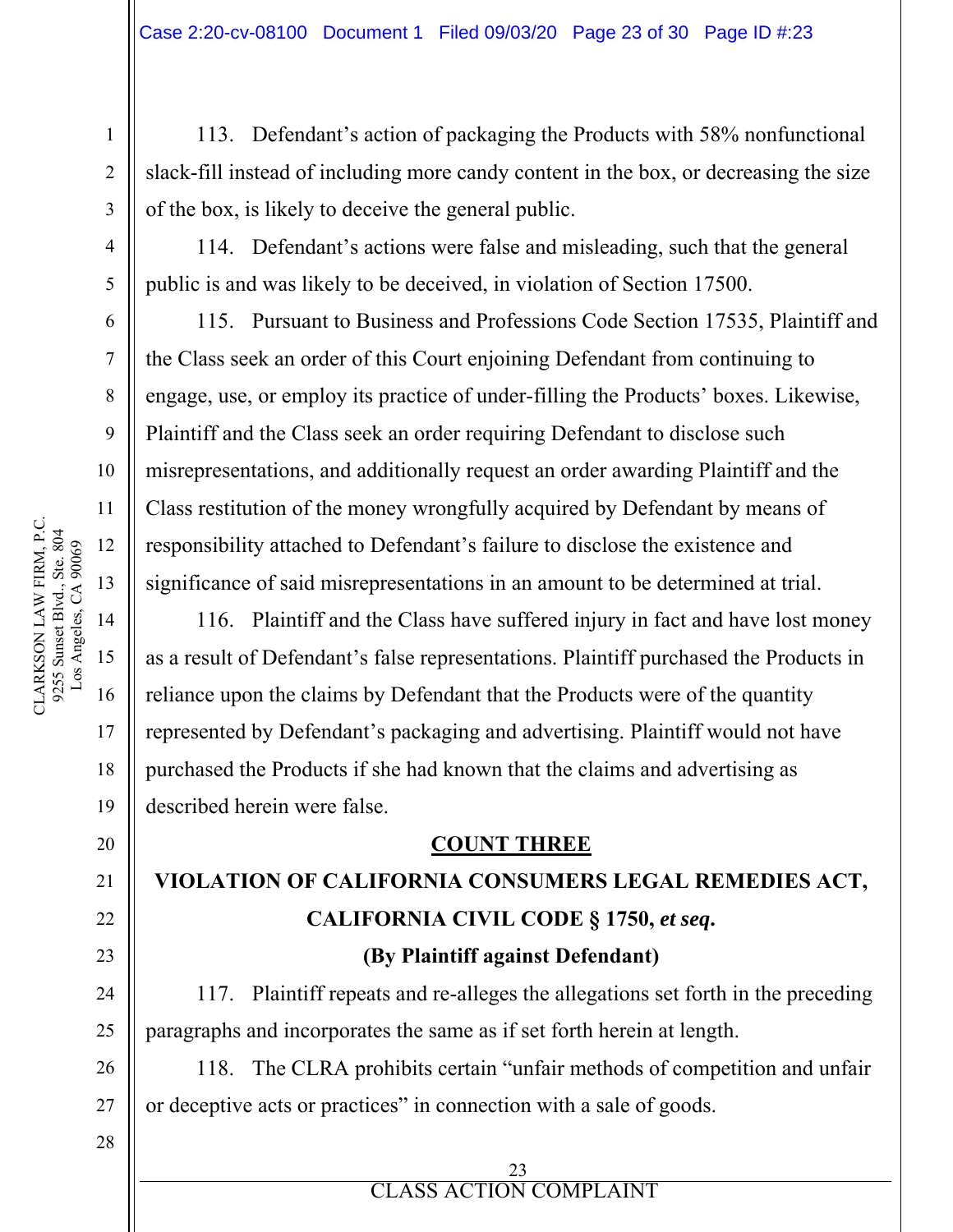119. The practices described herein, specifically Defendant's packaging, advertising, and sale of the Products, were intended to result and did result in the sale of the Products to the consuming public and violated and continue to violate sections  $1770(a)(2)$ ,  $1770(a)(4)$ ,  $1770(a)(5)$ ,  $1770(a)(9)$ , and  $1770(a)(16)$  of the CLRA by (1) misrepresenting the approval of the Products as compliant with 21 C.F.R Section 100.100, California Business and Professions Code Section 12606.2, and the Sherman Law; (2) using deceptive representations in connection with the Products; (3) representing the Products have characteristics and quantities that they do not have; (4) advertising and packaging the Products with intent not to sell them as advertised and packaged; and (5) representing that the Products have been supplied in accordance with a previous representation as to the quantity of candy product contained within each box, when they have not.

120. Defendant fraudulently deceived Plaintiff and the Class by representing that the Products' packaging, which includes 58% nonfunctional slack-fill, actually conforms to federal and California slack-fill regulations and statutes including the Sherman Law, California Business and Professions Code Section 12606.2, and 21 C.F.R. 100.100.

121. Defendant packaged the Products in boxes that contain 58% nonfunctional slack-fill and made material misrepresentations to fraudulently deceive Plaintiff and the Class.

122. Defendant fraudulently deceived Plaintiff and the Class by misrepresenting the Products as having characteristics and quantities which they do not have, e.g., that the Products are free of nonfunctional slack-fill when they are not. In doing so, Defendant intentionally misrepresented and concealed material facts from Plaintiff and the Class. Said misrepresentations and concealment were done with the intention of deceiving Plaintiff and the Class and depriving them of their legal rights and money.

28

1

2

3

4

5

6

7

8

9

10

11

17

18

19

20

21

22

23

24

25

26

27

ERROR **ELASS** ACTION 24 CLASS ACTION COMPLAINT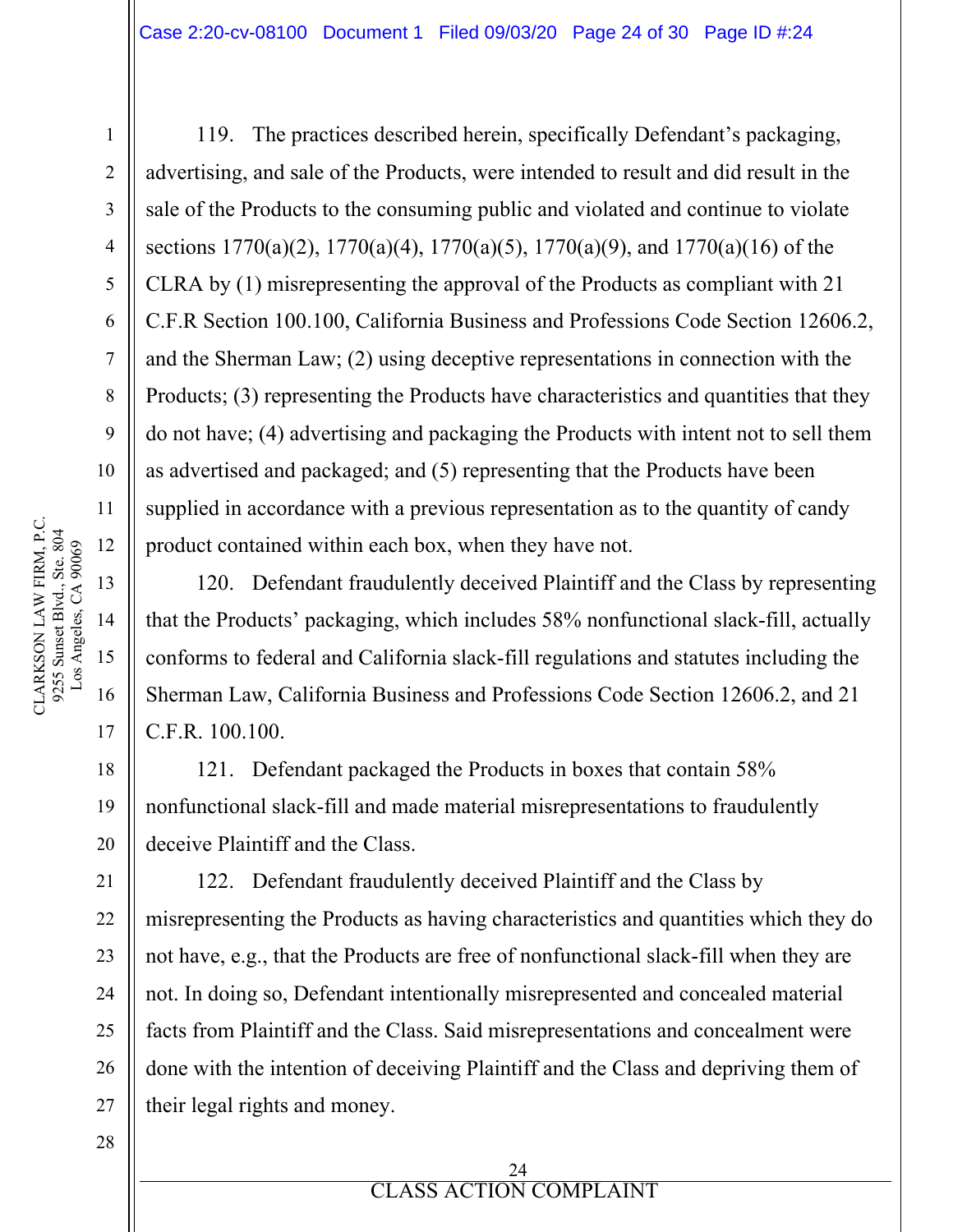123. Defendant fraudulently deceived Plaintiff and the Class by packaging and advertising the Products with intent not to sell them as advertised and by intentionally under-filling the Products' boxes and replacing candy product with nonfunctional slack-fill. In doing so, Defendant intentionally misrepresented and concealed material facts from Plaintiff and the Class. Said misrepresentations and concealment were done with the intention of deceiving Plaintiff and the Class and depriving them of their legal rights and money.

124. Defendant fraudulently deceived Plaintiff and the Class by representing that the Products were supplied in accordance with an accurate representation as to the quantity of candy product contained therein when it was not. Defendant presented the physical dimensions of the Products' packaging to Plaintiff and the Class before the point of purchase and gave Plaintiff and the Class a reasonable expectation that the quantity of product contained therein would be commensurate with the size of packaging. In doing so, Defendant intentionally misrepresented and concealed material facts from Plaintiff and the Class. Said misrepresentations and concealment were done with the intention of deceiving Plaintiff and the Class and depriving them of their legal rights and money.

125. Defendant knew or should have known, through the exercise of reasonable care, that the Products' packaging was misleading.

126. Defendant's actions as described herein were done with conscious disregard of Plaintiff's rights, and Defendant was wanton and malicious in its concealment of the same.

127. Defendant's packaging of the Products was a material factor in Plaintiff's and the Class's decisions to purchase the Products. Based on Defendant's packaging of the Products, Plaintiff and the Class reasonably believed that they were getting more product than they actually received. Had they known the truth of the matter, Plaintiff and the Class would not have purchased the Products.

CLARKSON LAW FIRM, P.C. CLARKSON LAW FIRM, P.C. 9255 Sunset Blvd., Ste. 804 9255 Sunset Blvd., Ste. 804<br>Los Angeles, CA 90069 12 Los Angeles, CA 90069 13 14 15 16

1

2

3

4

5

6

7

8

9

10

11

17

18

19

20

21

22

23

24

25

26

27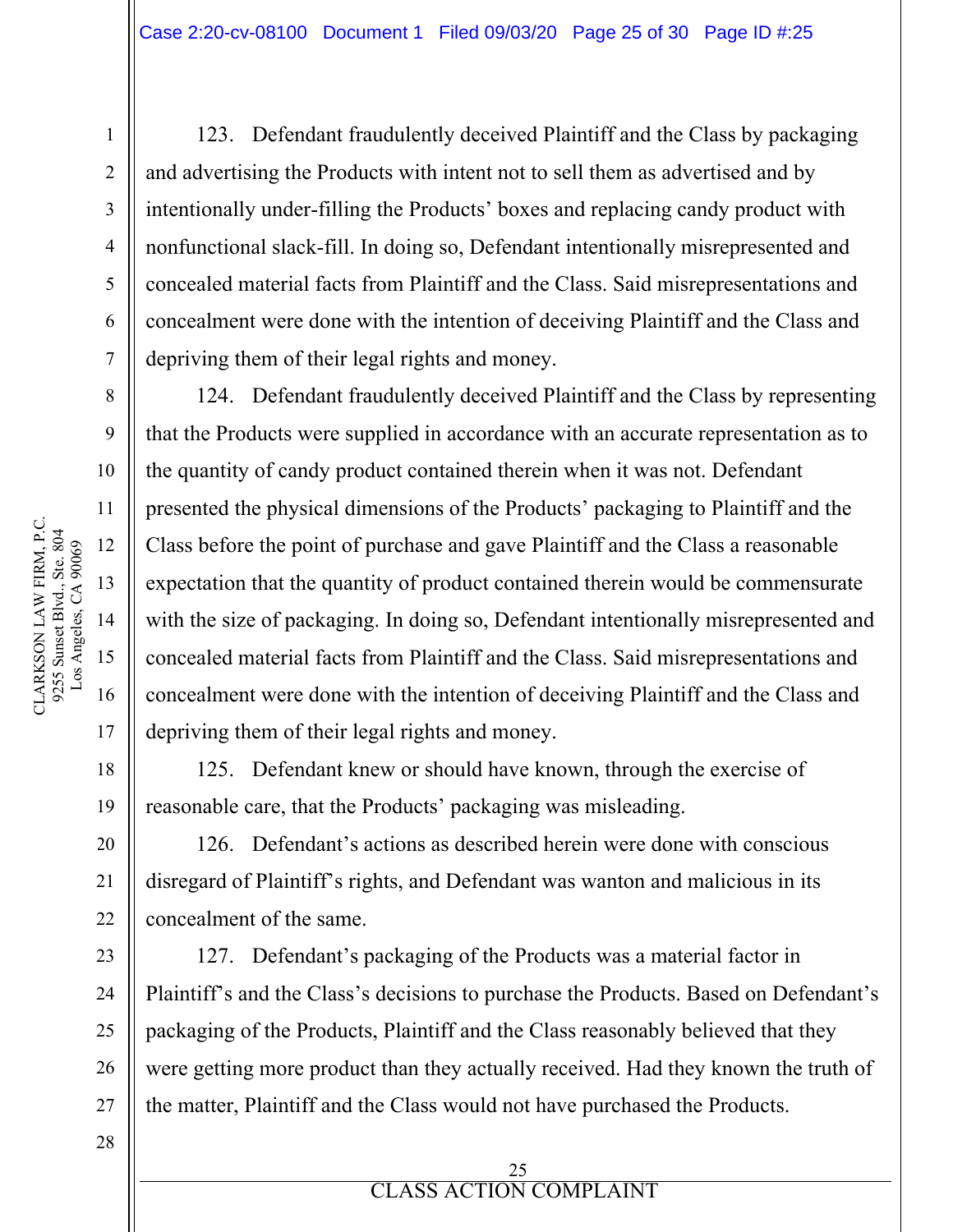128. Plaintiff and the Class have suffered injury in fact and have lost money as a result of Defendant's unfair, unlawful, and fraudulent conduct. Specifically, Plaintiff paid for candy product she never received. Plaintiff would not have purchased the Products had she known the boxes contained nonfunctional slack-fill.

129. Defendant's false and misleading packaging should be enjoined due to the false, misleading, and/or deceptive nature of Defendant's packaging. Additionally, Defendant should be compelled to provide restitution and damages to consumers who paid for candy product they never received due to Defendant's representation that the Products contained an amount of candy commensurate with the size of the boxes.

130. By letter dated March 23, 2020, Plaintiff advised Defendant of its false and misleading claims pursuant to California Civil Code Section 1782(a).

### **COUNT FOUR**

## **Restitution Based on Quasi-Contract/Unjust Enrichment (By Plaintiff against Defendant)**

131. Plaintiff repeats and realleges the allegations set forth above and incorporates the same as if set forth herein at length.

132. Plaintiff brings this cause of action individually and on behalf of the members of the Class against Defendant.

133. By means of Defendant's wrongful conduct alleged herein, Defendant knowingly sold the Products to Plaintiff and members of the Class in a manner that was unfair, unconscionable, and oppressive.

134. Defendant knowingly received and retained wrongful benefits and funds from Plaintiff and members of the Class. In so doing, Defendant acted with conscious disregard for the rights of Plaintiff and members of the Class.

26 27 135. As a result of Defendant's wrongful conduct as alleged herein, Defendant has been unjustly enriched at the expense of, and to the detriment of, Plaintiff and members of the Class.

CLARKSON LAW FIRM, P.C.

CLARKSON LAW FIRM, P.C.

1

2

3

24

25

#### ERROR **ELASS** ACTION 26 CLASS ACTION COMPLAINT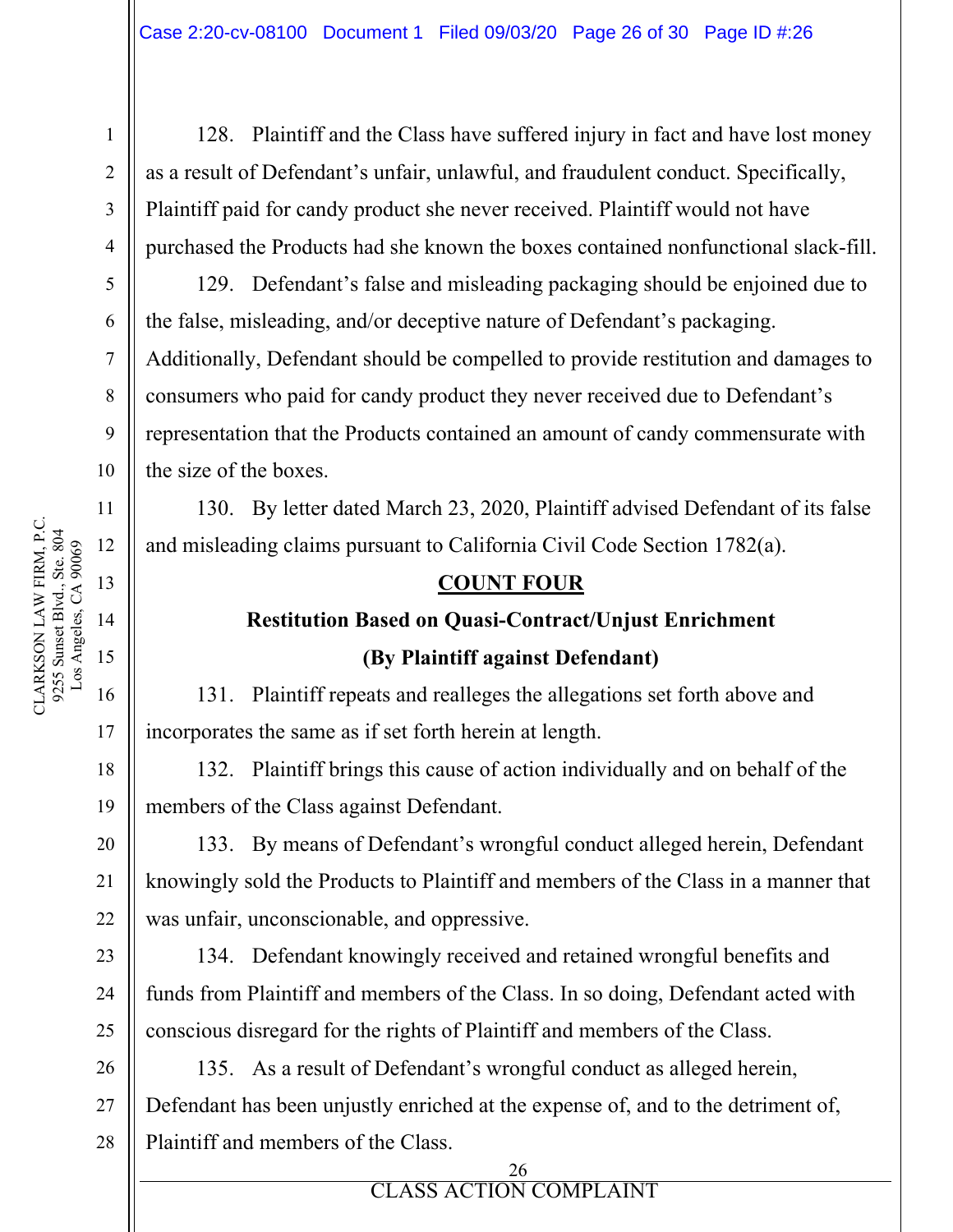136. Defendant's unjust enrichment is traceable to, and resulted directly and proximately from, the false, deceptive, and misleading conduct alleged herein.

137. Under the common law doctrine of unjust enrichment, it is inequitable for Defendant to be permitted to retain the benefits it received, without justification, from selling the Products to Plaintiff and members of the class in an unfair, unconscionable, and oppressive manner. Defendant's retention of such funds under such circumstances constitutes unjust enrichment.

138. The financial benefits derived by Defendant rightfully belong to Plaintiff and members of the Class. Defendant should be compelled to return in a common fund for the benefit of Plaintiff and members of the Class all wrongful or inequitable proceeds received by Defendant.

139. Plaintiff and members of the Class have no adequate remedy at law.

### **COUNT FIVE**

#### **Common Law Fraud**

### **(By Plaintiff against Defendant)**

140. Plaintiff repeats and realleges all of the allegations contained in the preceding paragraphs and incorporates the same as if set forth herein at length.

141. Plaintiff brings this cause of action individually and on behalf of the members of the Class against Defendant.

142. Defendant has willfully, falsely, and knowingly filled and packaged the Products in a manner indicating that the Products are sufficiently filled with an amount of candy product commensurate with the size of the container. However, the Products contain 58% nonfunctional and unlawful slack-fill. Defendant has misrepresented the quantity of candy product contained in the Products.

25 26 27 28 143. Defendant's misrepresentations are and were material (i.e., the type of misrepresentations to which a reasonable person would attach importance and would be induced to act thereon in making his or her purchase decision), because they relate to the quantity of candy product contained in the Products.

> 27 CLASS ACTION COMPLAINT

ERROR **ELASS** ACTION

CLARKSON LAW FIRM, P.C.

CLARKSON LAW FIRM, P.C.

20

21

22

23

24

1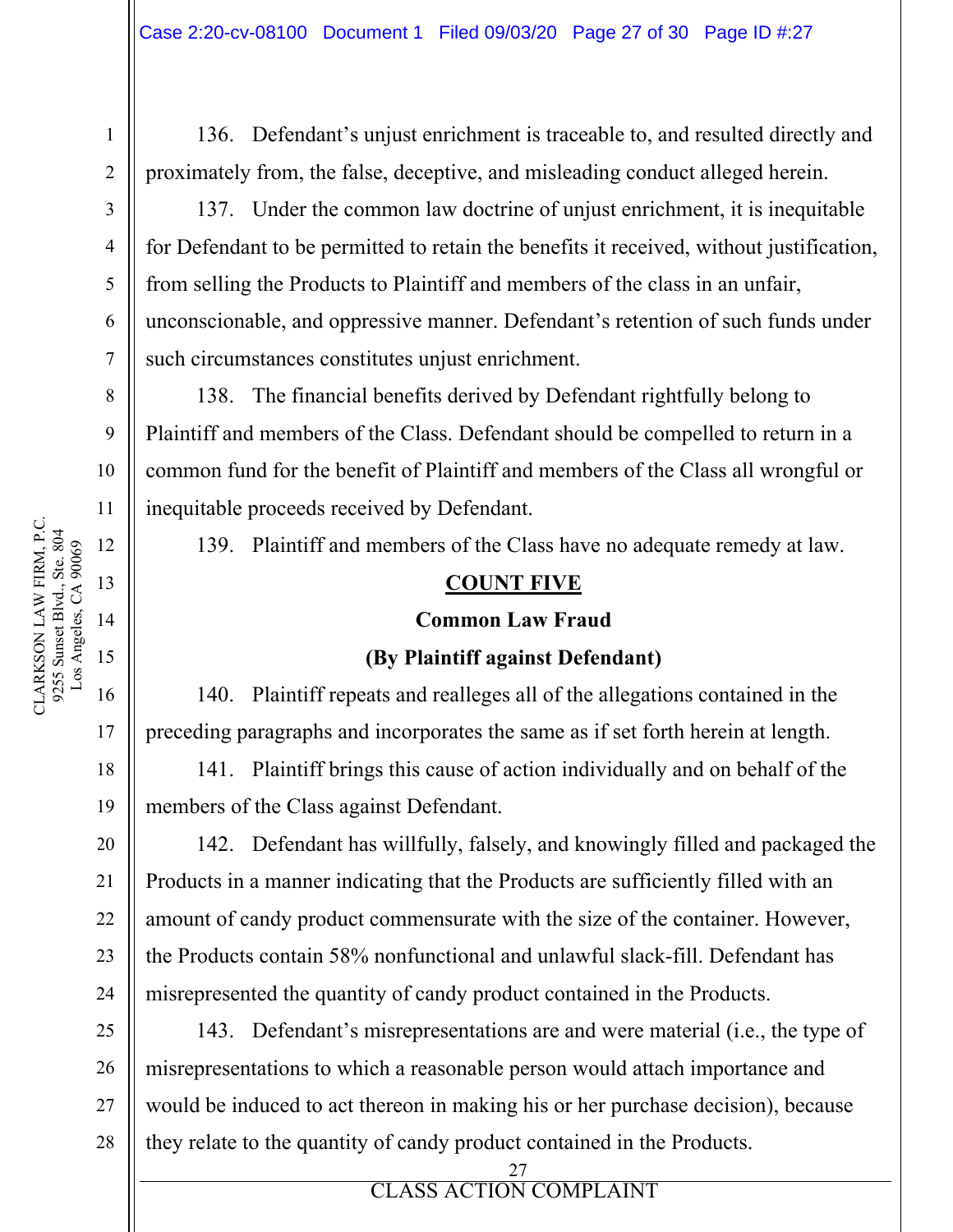144. Defendant knew of, or showed reckless disregard for, the fact that the Products contained a substantial amount of nonfunctional slack-fill.

145. Defendant intended for Plaintiff and the Class to rely on these representations, as evidenced by Defendant's manufacturing of packaging that is substantially larger than necessary to hold the volume of the contents contained therein.

146. Plaintiff and the Class have reasonably and detrimentally relied on Defendant's misrepresentations when purchasing the Products and, had they known the truth, they would not have purchased the Products or would have paid significantly less for the Products.

147. Therefore, as a direct and proximate result of Defendant's fraud, Plaintiff and members of the Class have suffered injury in fact.

### **COUNT SIX**

### **Intentional Misrepresentation**

### **(By Plaintiff against Defendant)**

148. Plaintiff repeats and realleges all of the allegations contained in the preceding paragraphs and incorporates the same as if set forth herein at length.

149. Plaintiff brings this cause of action individually and on behalf of all members of the Class against Defendant.

150. Defendant has filled and packaged the Products in a manner indicating that the Products are adequately filled with candy product. However, the Products contain 58% nonfunctional and unlawful slack-fill. Defendant misrepresented the quantity of candy product contained within the Products' packaging.

151. Defendant's misrepresentations regarding the Products are material to a reasonable consumer, as they relate to the quantity of product received by consumers. A reasonable consumer would attach importance to such representations and would be induced to act thereon in making his or her purchase decision.

> 28 CLASS ACTION COMPLAINT

ERROR **ELASS** ACTION

16

17

18

19

20

21

22

23

24

25

26

27

28

1

2

3

4

5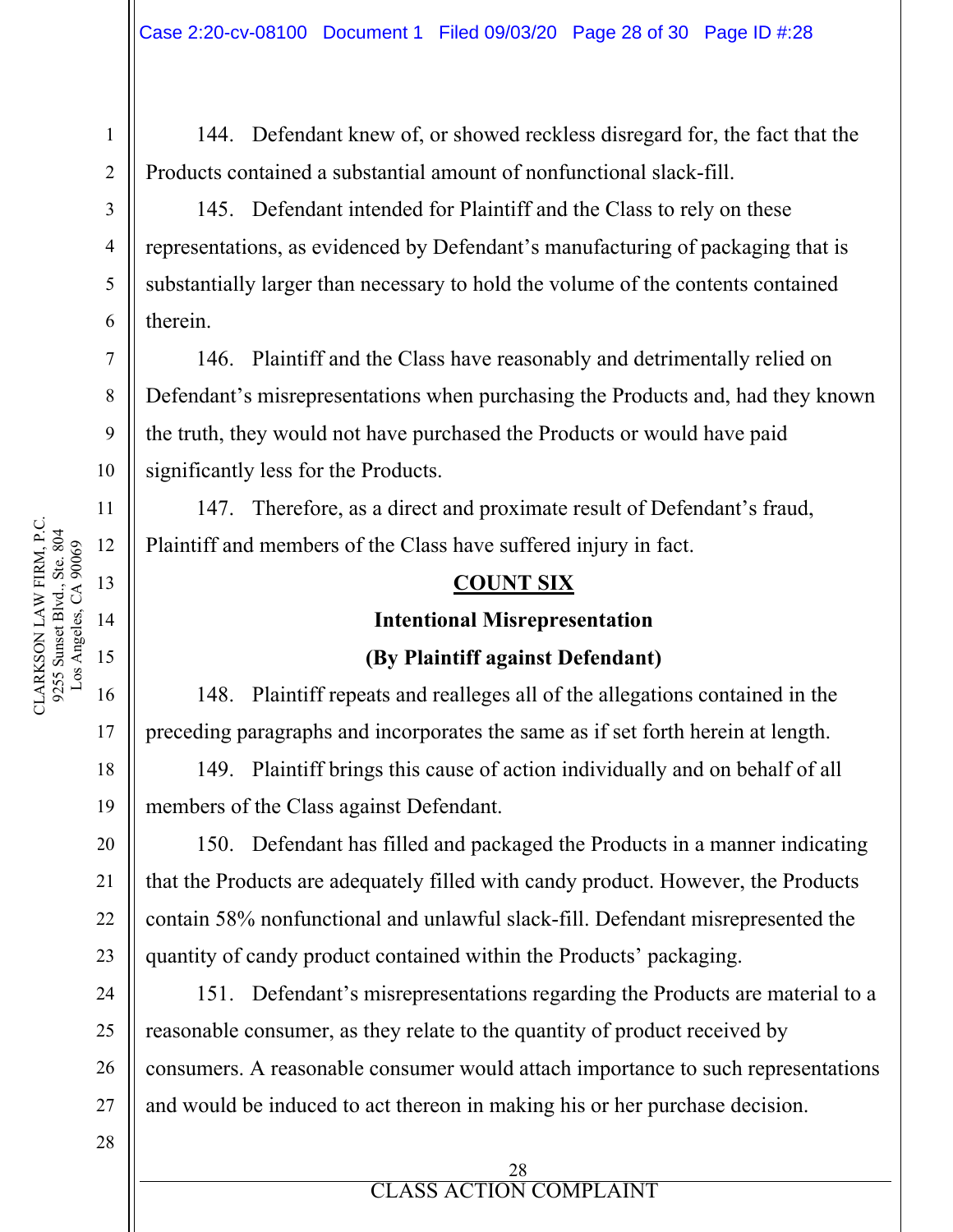152. At all relevant times when such misrepresentations were made, Defendant knew or should have known that the representations were misleading.

153. Defendant intended for Plaintiff and the Class to rely on the size and style of the Products' packaging, as evidenced by Defendant's intentional manufacturing, marketing, and selling of packaging that is significantly larger than is necessary to contain the volume of the contents within them.

154. Plaintiff and members of the Class reasonably and justifiably relied on Defendant's intentional misrepresentations when purchasing the Products, and had they known the truth, they would not have purchased the Products or would have purchased it at significantly lower prices.

155. As a direct and proximate result of Defendant's intentional misrepresentations, Plaintiff and members of the Class have suffered injury in fact.

### **COUNT SEVEN**

### **Negligent Misrepresentation**

### **(By Plaintiff against Defendant)**

156. Plaintiff repeats and realleges all of the allegations contained above and incorporates the same as if set forth herein at length.

157. Plaintiff brings this cause of action individually and on behalf of the Class against Defendant.

158. Defendant has filled and packaged the Products in a manner indicating that the Products are adequately filled with candy product. However, the Products contain 58% less candy product than required and instead contain a substantial amount of nonfunctional slack-fill. Therefore, Defendant has misrepresented the amount of candy product contained in the Products.

25 26 27 28 159. Defendant's misrepresentations regarding the Products are material to a reasonable consumer, as they relate to the quantity of product received by the consumer. A reasonable consumer would attach importance to such representations and would be induced to act thereon in making his or her purchase decision.

> 29 CLASS ACTION COMPLAINT

ERROR **ELASS** ACTION

CLARKSON LAW FIRM, P.C.

CLARKSON LAW FIRM, P.C.

21

22

23

24

1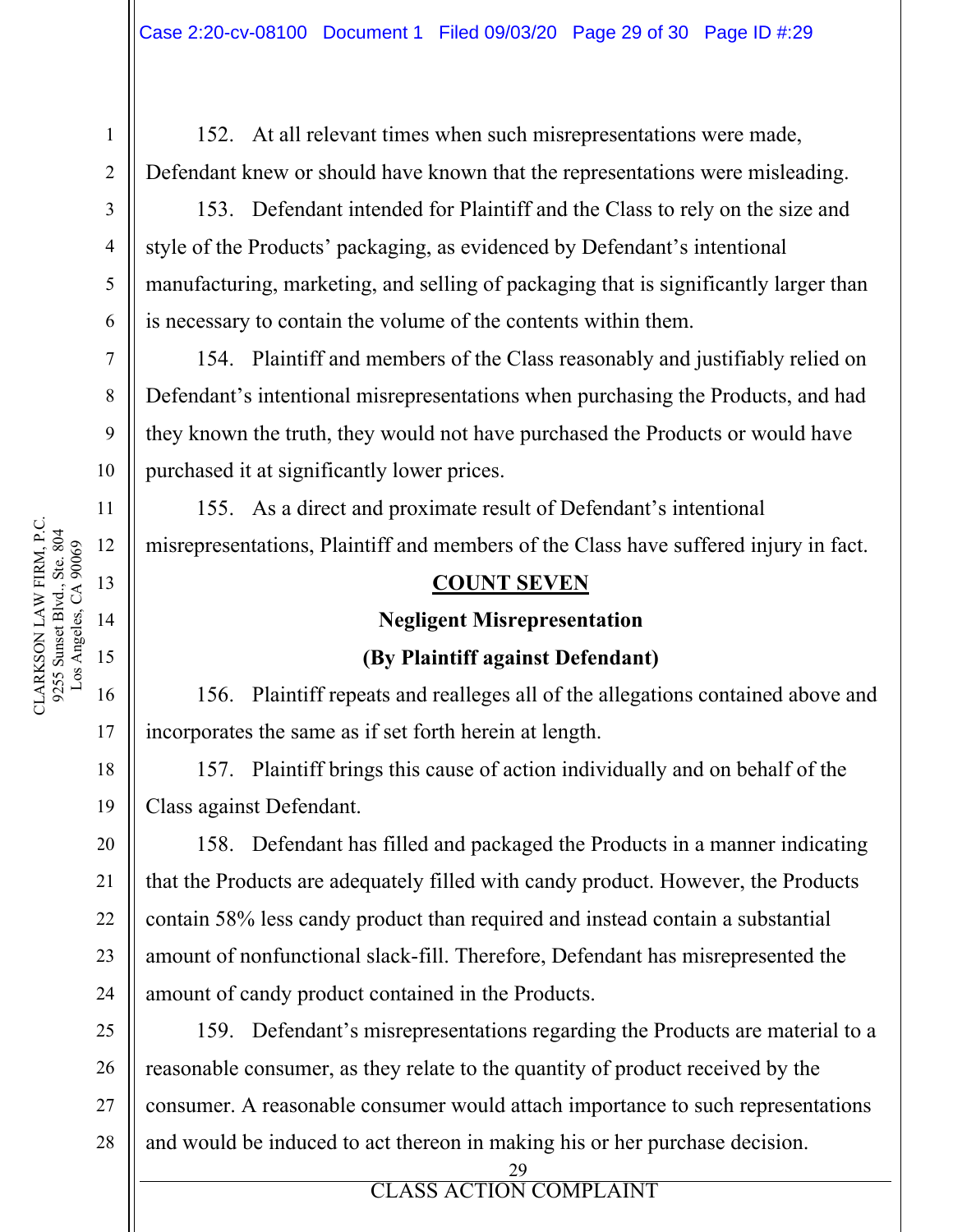160. At all relevant times when such misrepresentations were made, Defendant knew or should have known that the Products were not adequately filled with candy but instead contained substantial amounts of nonfunctional slack-fill.

161. Defendant intended for Plaintiff and the Class to rely on the size and style of the Products' packaging, as evidence by Defendant's packaging that is significantly larger than is necessary to contain the volume of the candy product therein.

### **PRAYER FOR RELIEF**

WHEREFORE, Plaintiff, individually and on behalf of all others similarly situated, prays for judgment and relief on all causes of action as follows:

- A. An order enjoining Defendant from continuing to label, package, and/or advertise the Products as challenged herein so as to dispel the consumer deception;
- B. Damages against Defendant in an amount to be determined at trial, together with pre- and post- judgement interest at the maximum rate allowable by law on any amounts awarded;
- C. Restitution and/or disgorgement in an amount to be determined at trial;
- D. Reasonable attorneys' fees and costs; and
- E. Granting such other and further as may be just and proper.

### **JURY TRIAL DEMANDED**

Plaintiff demands a jury trial on all triable issues.

DATED: September 3, 2020 **CLARKSON LAW FIRM, P.C.** 

| 25 |                                                      |
|----|------------------------------------------------------|
| 26 | /s/ Ryan J. Clarkson                                 |
| 27 | Ryan J. Clarkson, Esq.<br>Matthew T. Theriault, Esq. |
| 28 | Zachary T. Chrzan, Esq.<br>Attorneys for Plaintiff   |
|    | 30                                                   |
|    | <b>CLASS ACTION COMPLAINT</b>                        |

10 11 CLARKSON LAW FIRM, P.C. CLARKSON LAW FIRM, P.C. 9255 Sunset Blvd., Ste. 804 9255 Sunset Blvd., Ste. 804 Los Angeles, CA 90069 Los Angeles, CA 90069 12 15

1

2

3

4

5

6

7

8

9

13

14

16

17

18

19

20

21

22

23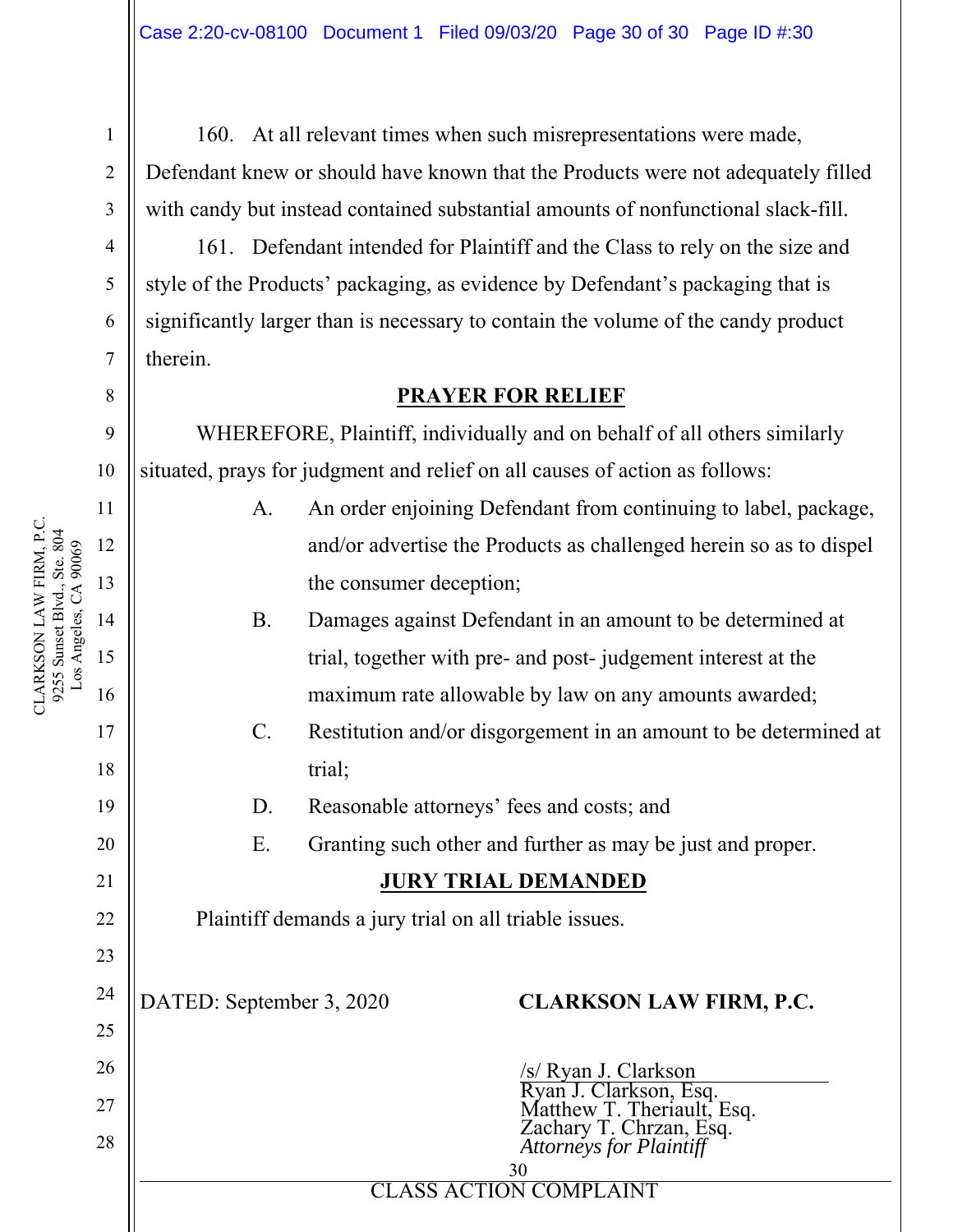